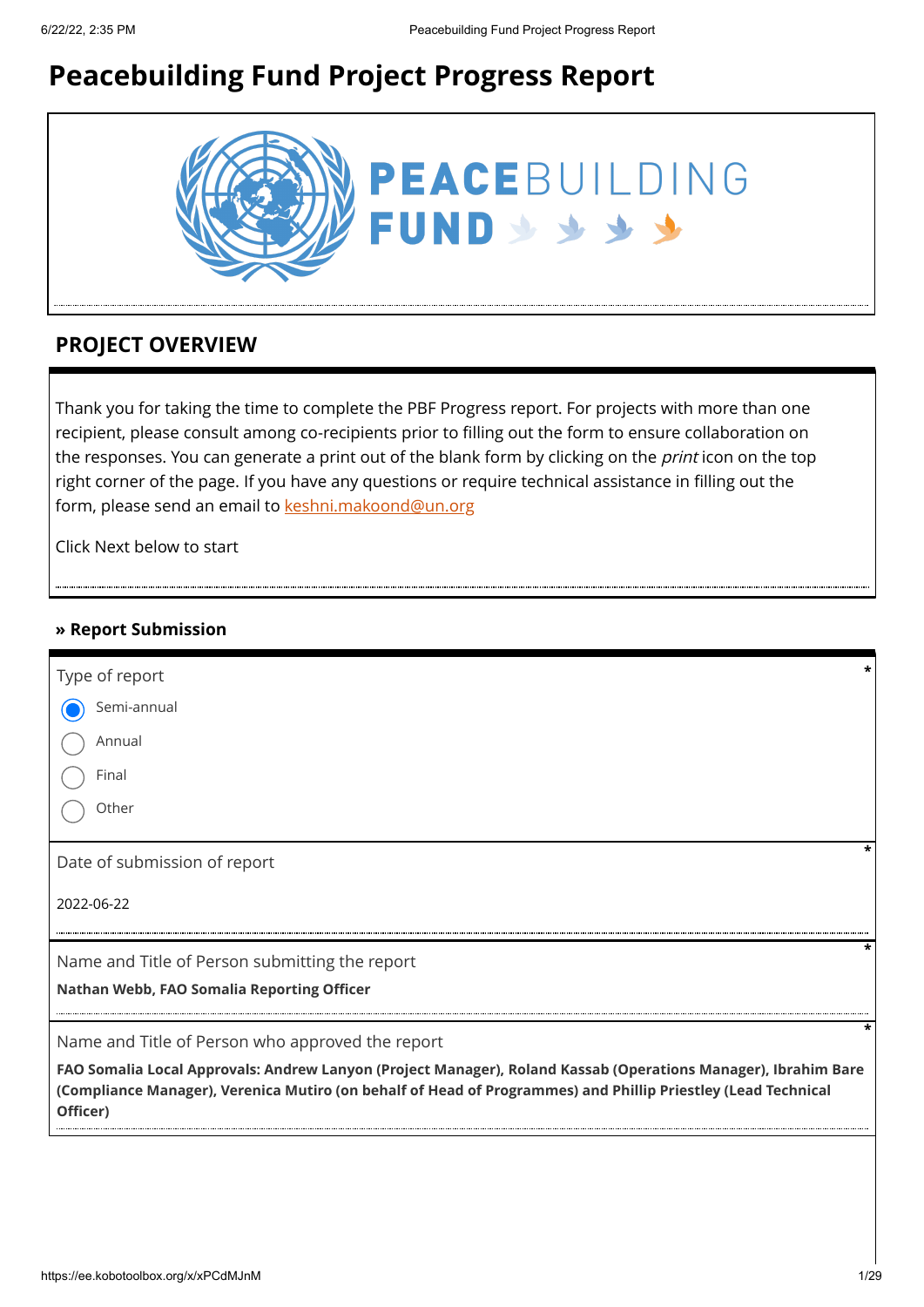$\overline{1}$ 

| *<br>Have all fund recipients for this project contributed to the report?<br>yes<br>no                                                                                           |   |  |
|----------------------------------------------------------------------------------------------------------------------------------------------------------------------------------|---|--|
|                                                                                                                                                                                  |   |  |
|                                                                                                                                                                                  |   |  |
|                                                                                                                                                                                  |   |  |
| Did PBF Secretariat review the report?                                                                                                                                           | * |  |
| If there is no PBF secretariat in country, please select "Not applicable". If there is a PBF secretariat, you should normally ensure that they<br>have an opportunity to review. |   |  |
| yes                                                                                                                                                                              |   |  |
| no                                                                                                                                                                               |   |  |
| Not Applicable                                                                                                                                                                   |   |  |
|                                                                                                                                                                                  |   |  |

### **» Project Information and Geographical Scope**

yes  $\bigcirc$  no Is this a cross-border project? **\***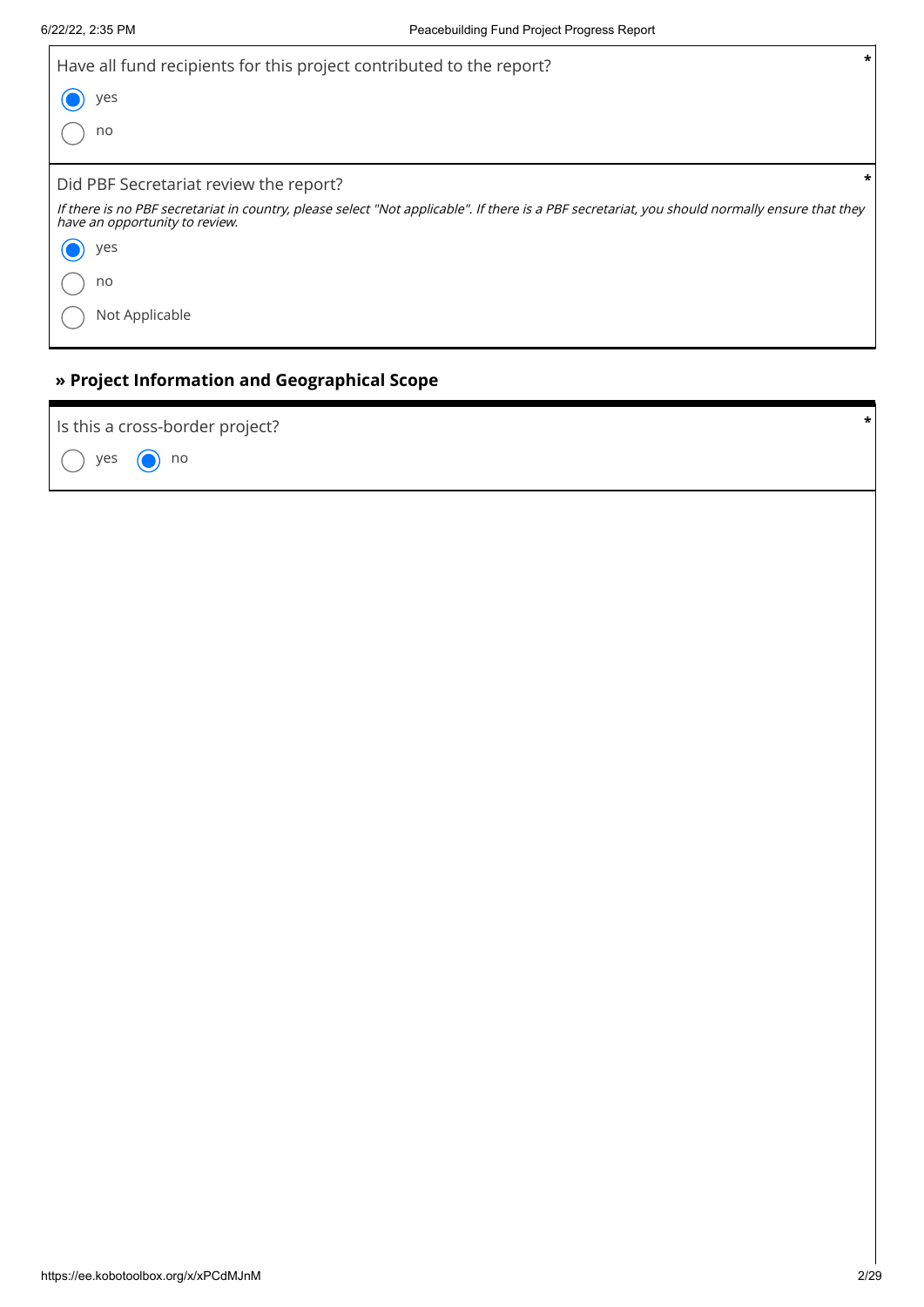|                                   | Please select the geographical region in which the project is implemented |                                 |
|-----------------------------------|---------------------------------------------------------------------------|---------------------------------|
| Asia and the Pacific              | Central & Southern Africa                                                 | East Africa                     |
| Europe and Central Asia           | Global                                                                    | Latin America and the Carribean |
|                                   |                                                                           |                                 |
| Middle East and North Africa      | West Africa                                                               |                                 |
| Country of project implementation |                                                                           | *                               |
| Ethiopia                          | Kenya                                                                     | Madagascar                      |
| Somalia                           | South Sudan                                                               | Sudan                           |
| Other, Specify                    |                                                                           |                                 |
|                                   |                                                                           | $\ast$                          |
| Other, please secify              |                                                                           |                                 |
|                                   |                                                                           |                                 |
|                                   |                                                                           |                                 |
|                                   |                                                                           |                                 |
|                                   |                                                                           |                                 |
|                                   |                                                                           |                                 |
|                                   |                                                                           |                                 |
|                                   |                                                                           |                                 |
|                                   |                                                                           |                                 |
|                                   |                                                                           |                                 |
|                                   |                                                                           |                                 |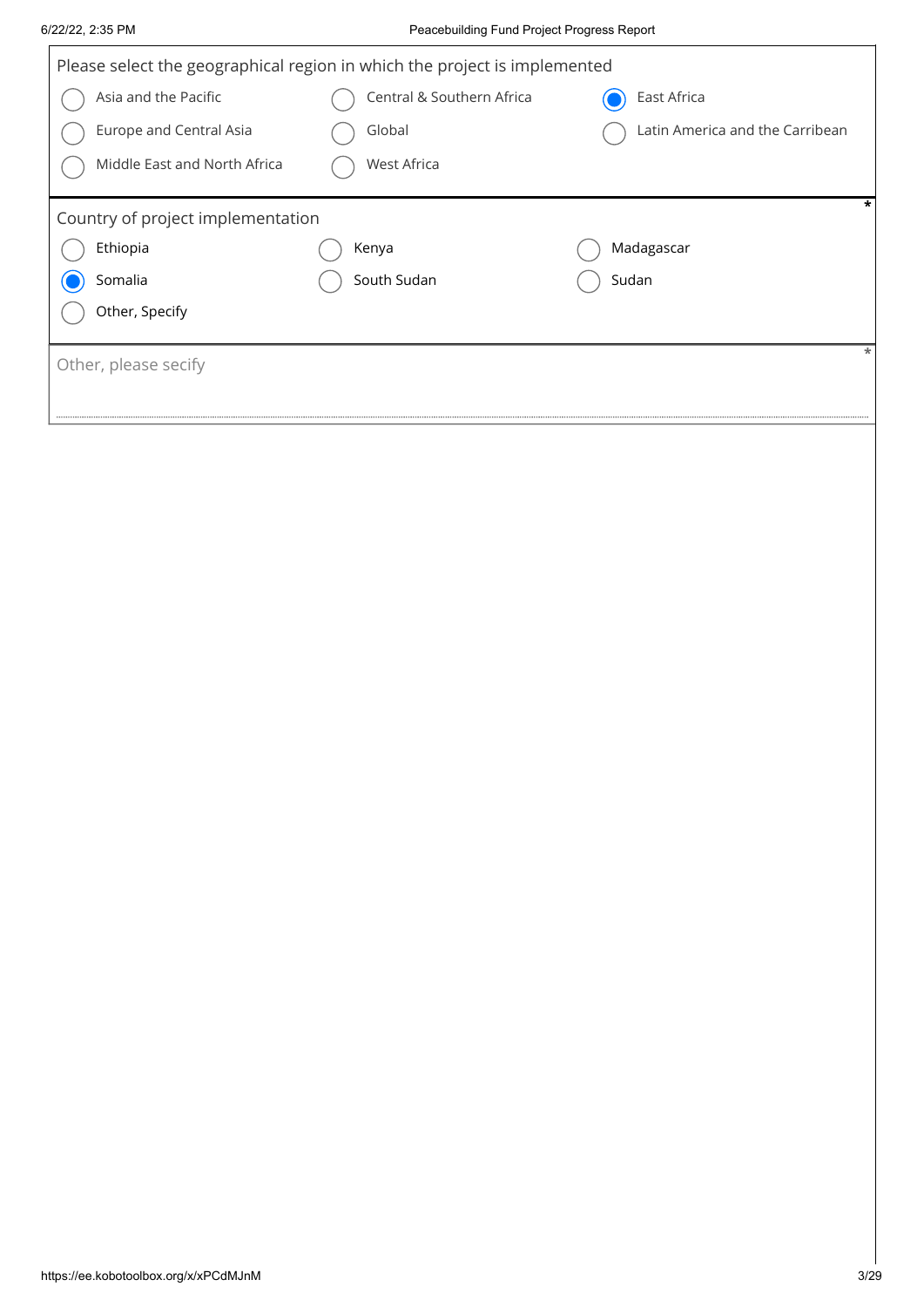| Project Title                                                                                                                                                                               |  |
|---------------------------------------------------------------------------------------------------------------------------------------------------------------------------------------------|--|
| 00130612: Bridging the "Youth Gap" - Strengthening Community-Based Reintegration Mechanisms - A IOM/UNICEF<br>Partnership for Community Youth and Youth Formerly Associated with Al-Shabaab |  |
| 00114230: Dhulka Nabaada (The Land of Peace): Supporting Land Reform in Somalia                                                                                                             |  |
| 00118835: Improving psychosocial support and mental health care for conflict affected youth in Somalia: a socially-<br>inclusive integrated approach for peace building                     |  |
| 00113082: Leveraging the Strength of Women in Peace Building and Promoting Gender Sensitivity in the National<br>Programme on Disengaged Combatants                                         |  |
| 00130704: Making Space for Peacebuilding: Strengthening Participation and Safety of Women Activists and<br>Journalists in South West state and Jubaland, Somalia                            |  |
| 00113980: Midnimo II (Unity) - Support for the attainment of durable solutions in areas impacted by displacement<br>and returns in Galmudug and Hirshabelle States                          |  |
| 00113011: PBF Secretariat                                                                                                                                                                   |  |
| 00118131: Prevention of child recruitment and community-based reintegration of children formerly associated with<br>armed forces and groups                                                 |  |
| 00129735: Promoting Inclusive Action in Peacebuilding (PIAP Initiative)                                                                                                                     |  |
| 00096601: Support for Somalia Reconciliation Conferences                                                                                                                                    |  |
| 00129368: Support Political Transition in Somalia                                                                                                                                           |  |
| 00119246: Support to mechanisms to prevent and manage conflict during elections                                                                                                             |  |
| 00118635: Support to National Independent Electoral Commission (NIEC) Electoral Dispute Resolution Mechanisms                                                                               |  |
| 00113565: Support to stabilization phase 2 (2S2II)                                                                                                                                          |  |
| 00113621: Supporting reconciliation and state-building processes                                                                                                                            |  |
| 00129369: Women, Peace and Protection Programme                                                                                                                                             |  |
| 00119317: Youth Building Peace in Somalia                                                                                                                                                   |  |
| Other, Specify                                                                                                                                                                              |  |
| Write the 8 digit MPTFO number and Project Title exactly as it appears in the Project Document                                                                                              |  |

EXAMPLE: 00118938: Community-based prevention of violence and social cohesion using innovation for young people in displaced and host communities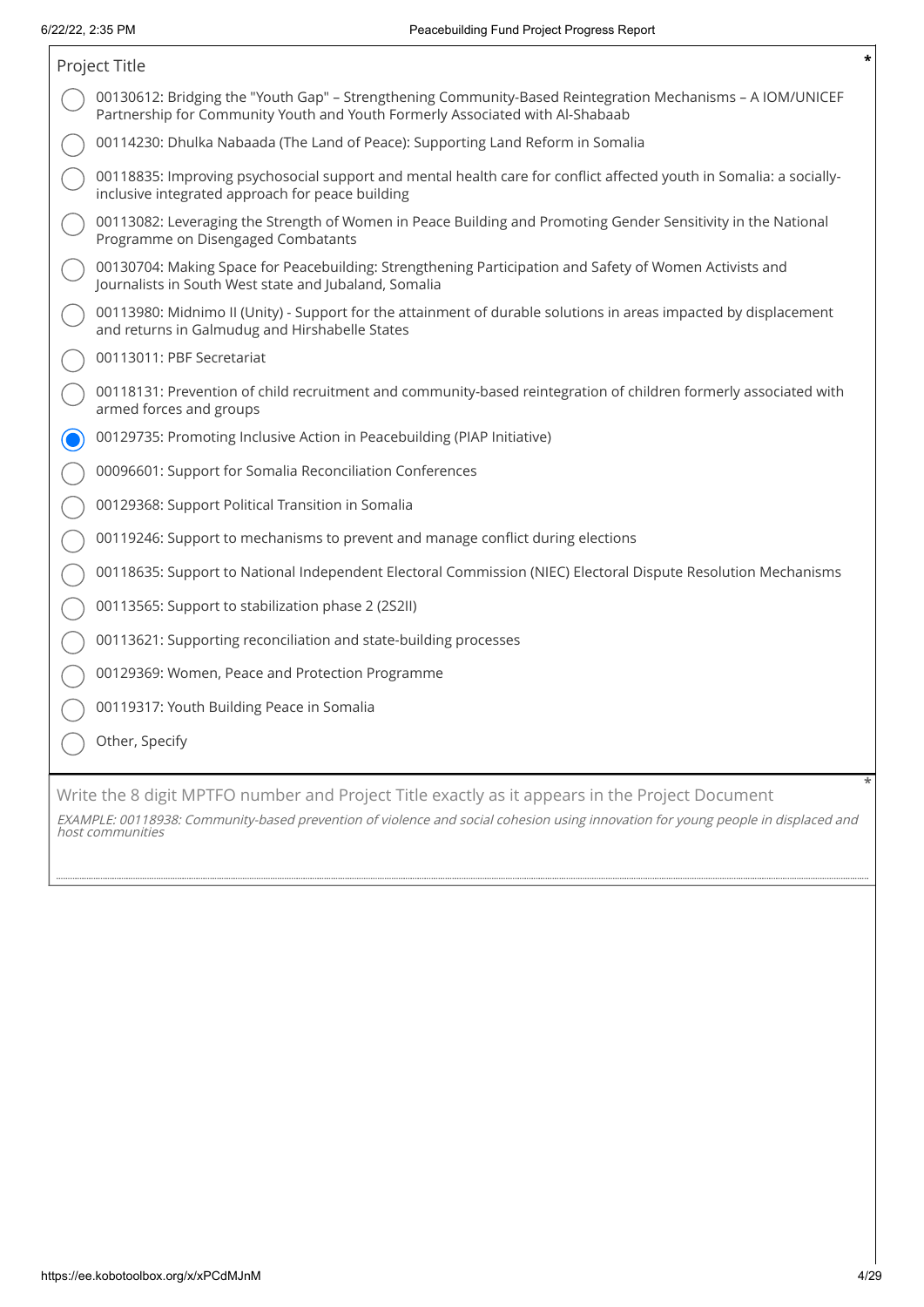|                                                                     | Please select the geographical region(s) in which the project is implemented                                                                                                                                                                                                                                                                 |
|---------------------------------------------------------------------|----------------------------------------------------------------------------------------------------------------------------------------------------------------------------------------------------------------------------------------------------------------------------------------------------------------------------------------------|
|                                                                     | If the project you are looking for does not appear in the following question, please make sure that you have selected the correct regions.<br>A limited number of cross border projects span multiple geographic regions. For example, a cross border project between Niger and<br>Chad spans both West Africa and Central & Southern Africa |
| Asia and the Pacific                                                | Central & Southern Africa<br>East Africa                                                                                                                                                                                                                                                                                                     |
| <b>Europe and Central Asia</b>                                      | Latin America and the Carribean<br>Global                                                                                                                                                                                                                                                                                                    |
| Middle East and North Africa                                        | West Africa                                                                                                                                                                                                                                                                                                                                  |
|                                                                     | Please select the title of the project for which you are submitting the report                                                                                                                                                                                                                                                               |
|                                                                     | Write the 8 digit MPTFO numbers and Project Title exactly as it appears in the Project Document                                                                                                                                                                                                                                              |
| and Senegal                                                         | EXAMPLE: 00129699/700: Supporting Cross-Border Cooperation for Increased Community Resilience and Social Cohesion in The Gambia                                                                                                                                                                                                              |
| Please select the countries where this project is being implemented |                                                                                                                                                                                                                                                                                                                                              |
|                                                                     |                                                                                                                                                                                                                                                                                                                                              |
| Other, Please specify                                               |                                                                                                                                                                                                                                                                                                                                              |
|                                                                     |                                                                                                                                                                                                                                                                                                                                              |
| Project Start Date                                                  |                                                                                                                                                                                                                                                                                                                                              |
| 2021-12-16                                                          |                                                                                                                                                                                                                                                                                                                                              |
|                                                                     |                                                                                                                                                                                                                                                                                                                                              |
| Project end Date                                                    |                                                                                                                                                                                                                                                                                                                                              |
| 2023-06-14                                                          |                                                                                                                                                                                                                                                                                                                                              |
| Has this project received an extension?                             |                                                                                                                                                                                                                                                                                                                                              |
| YES, Cost Extension                                                 |                                                                                                                                                                                                                                                                                                                                              |
| YES, No Cost Extension                                              |                                                                                                                                                                                                                                                                                                                                              |
| YES, Both Cost and No Cost extensions                               |                                                                                                                                                                                                                                                                                                                                              |
| NO, No Extensions                                                   |                                                                                                                                                                                                                                                                                                                                              |
| Will this project be requesting an extension?                       |                                                                                                                                                                                                                                                                                                                                              |
| YES, Cost Extension                                                 |                                                                                                                                                                                                                                                                                                                                              |
| YES, No Cost Extension                                              |                                                                                                                                                                                                                                                                                                                                              |
| YES, Both Cost and No Cost extensions                               |                                                                                                                                                                                                                                                                                                                                              |

6/22/22, 2:35 PM Peacebuilding Fund Project Progress Report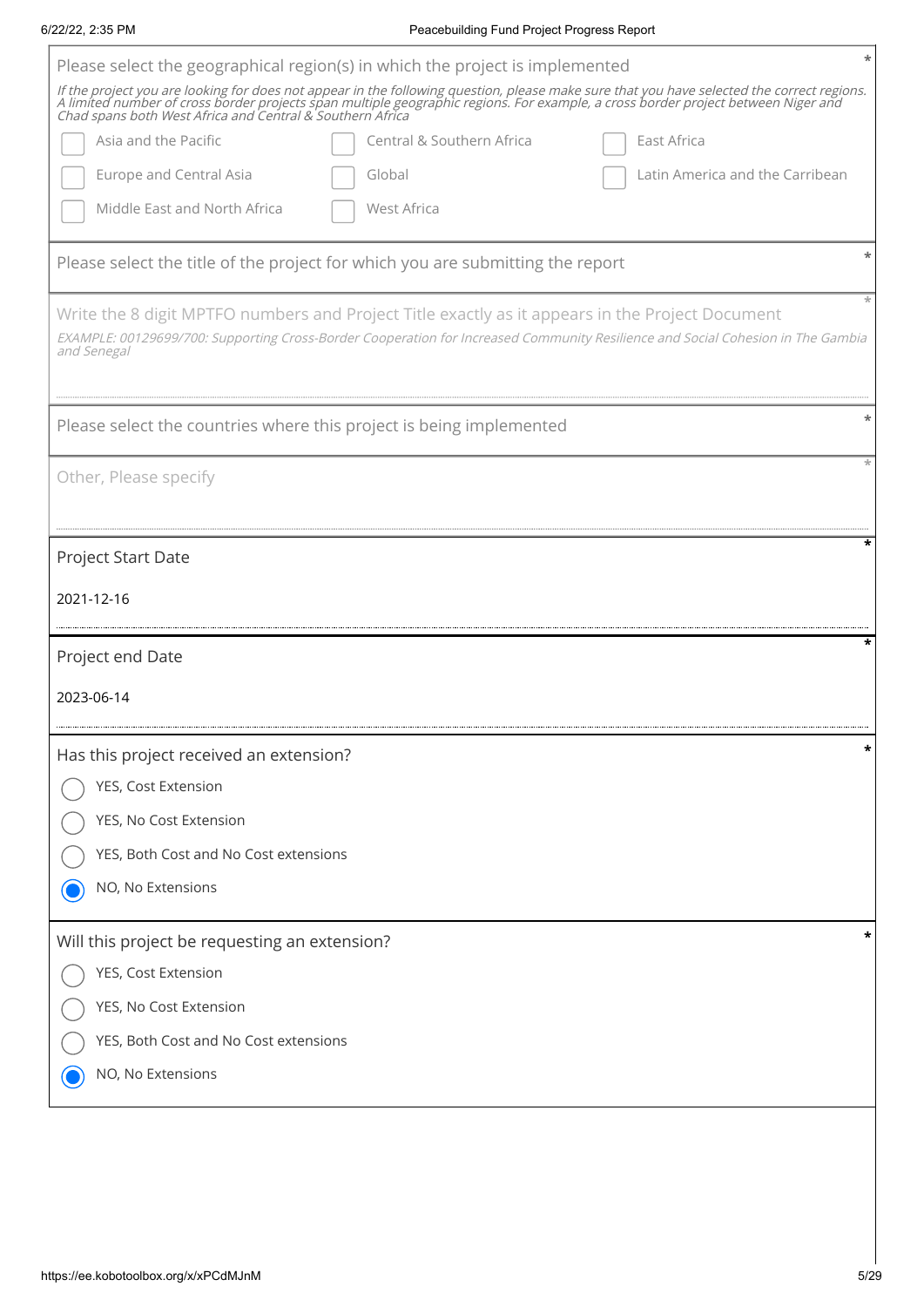| $\star$<br>Is funding disbursed either into a national or regional trust fund                     |
|---------------------------------------------------------------------------------------------------|
| yes                                                                                               |
| no                                                                                                |
| *<br>If yes, please select which                                                                  |
| National Trust Fund                                                                               |
|                                                                                                   |
| Regional Trust Fund                                                                               |
| <b>Recipients</b>                                                                                 |
| *<br>Is the lead recipient a UN agency or a non UN entity?                                        |
| UN entity                                                                                         |
| Non-UN Entity                                                                                     |
| *<br>Please select the lead recipient                                                             |
| UNDP: United Nations Development Programme<br>IOM: International Organization for Migration       |
| UNICEF: United Nations Children's Fund                                                            |
| OHCHR: Office of the United Nations High Commissioner for Human Rights                            |
| UNWOMEN: United Nations Entity for Gender Equality and the Empowerment of Women                   |
| UNHCR: United Nations High Commissioner for Refugees<br>UNFPA: United Nations Population Fund     |
| FAO: Food and Agriculture Organization<br>WFP: World Food Programme                               |
| <b>UNHABITAT: United Nations Human Settlements Programme</b>                                      |
| UNESCO: United Nations Educational, Scientific and Cultural Organization                          |
| ILO: International Labour Organization<br><b>UNEP: United Nations Environment Programme</b>       |
| WHO: World Health Organization<br>PAHO/WHO                                                        |
| UNCDF: United Nations Capital Development Fund<br>UNODC: United Nations Office on Drugs and Crime |
| UNOPS: United Nations Office for Project Services                                                 |
| ITC: International Trade Centre<br>UNIDO: United Nations Industrial Development Organization      |
| <b>UNDPO</b><br>Other, Specify                                                                    |
| Other, Please specify                                                                             |
|                                                                                                   |
| Are there other recipients for this project?                                                      |
| No other recipients                                                                               |
| Yes, other UN recipients only                                                                     |
| Yes, other non-UN recipients only                                                                 |
| Yes, both UN and non-UN recipients                                                                |
|                                                                                                   |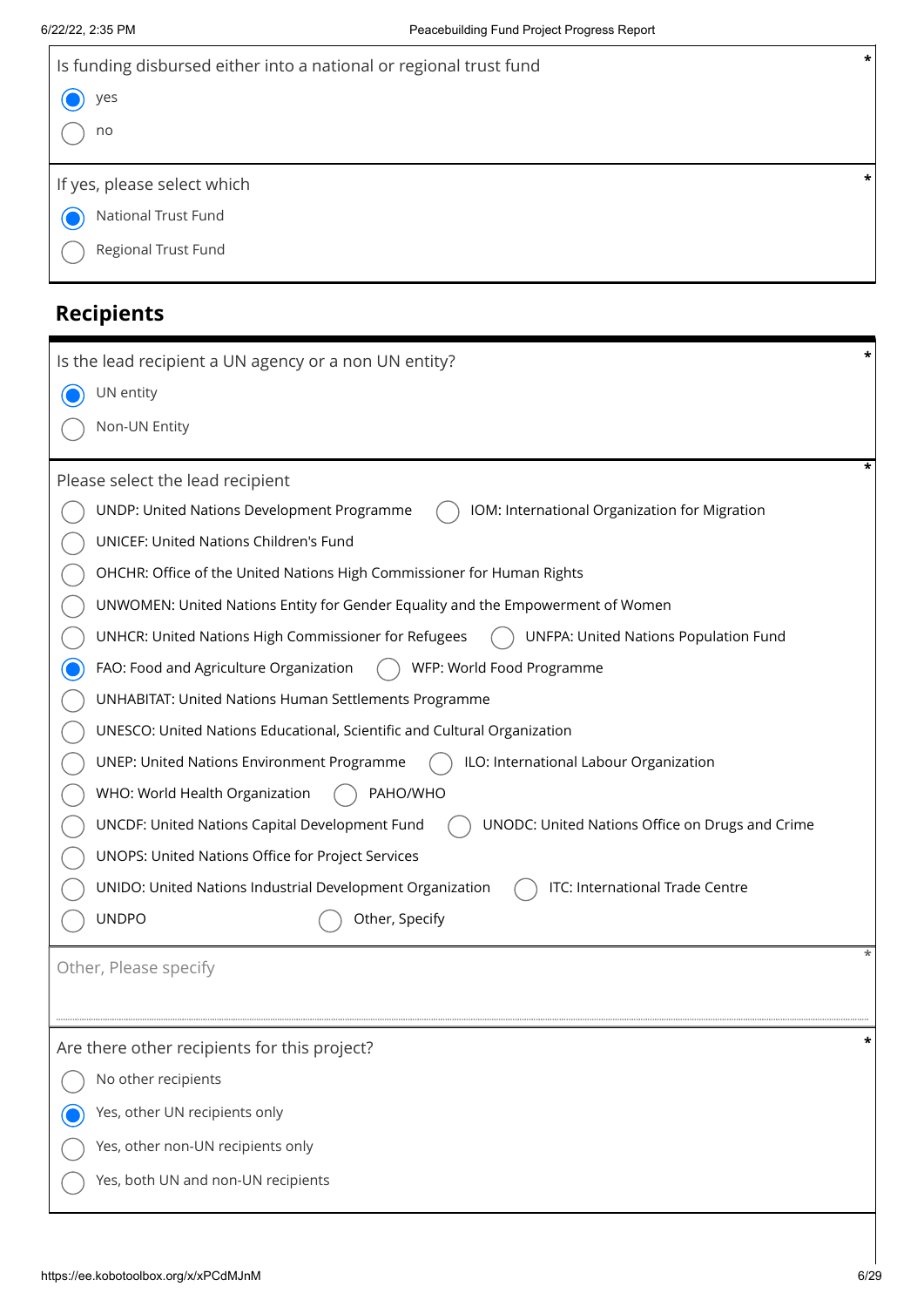$\mathbf{r}$ 

| Please select other UN recipients recipients                                                      |
|---------------------------------------------------------------------------------------------------|
| UNDP: United Nations Development Programme<br>IOM: International Organization for Migration       |
| UNICEF: United Nations Children's Fund                                                            |
| OHCHR: Office of the United Nations High Commissioner for Human Rights                            |
| UNWOMEN: United Nations Entity for Gender Equality and the Empowerment of Women                   |
| UNHCR: United Nations High Commissioner for Refugees<br>UNFPA: United Nations Population Fund     |
| FAO: Food and Agriculture Organization<br>WFP: World Food Programme                               |
| <b>UNHABITAT: United Nations Human Settlements Programme</b>                                      |
| UNESCO: United Nations Educational, Scientific and Cultural Organization                          |
| ILO: International Labour Organization<br><b>UNEP: United Nations Environment Programme</b>       |
| WHO: World Health Organization<br>PAHO/WHO                                                        |
| UNCDF: United Nations Capital Development Fund<br>UNODC: United Nations Office on Drugs and Crime |
| UNOPS: United Nations Office for Project Services                                                 |
| ITC: International Trade Centre<br>UNIDO: United Nations Industrial Development Organization      |
| UN Department of Peace Operations<br>Other, Specify                                               |
| Other, Please specify                                                                             |
|                                                                                                   |
|                                                                                                   |
|                                                                                                   |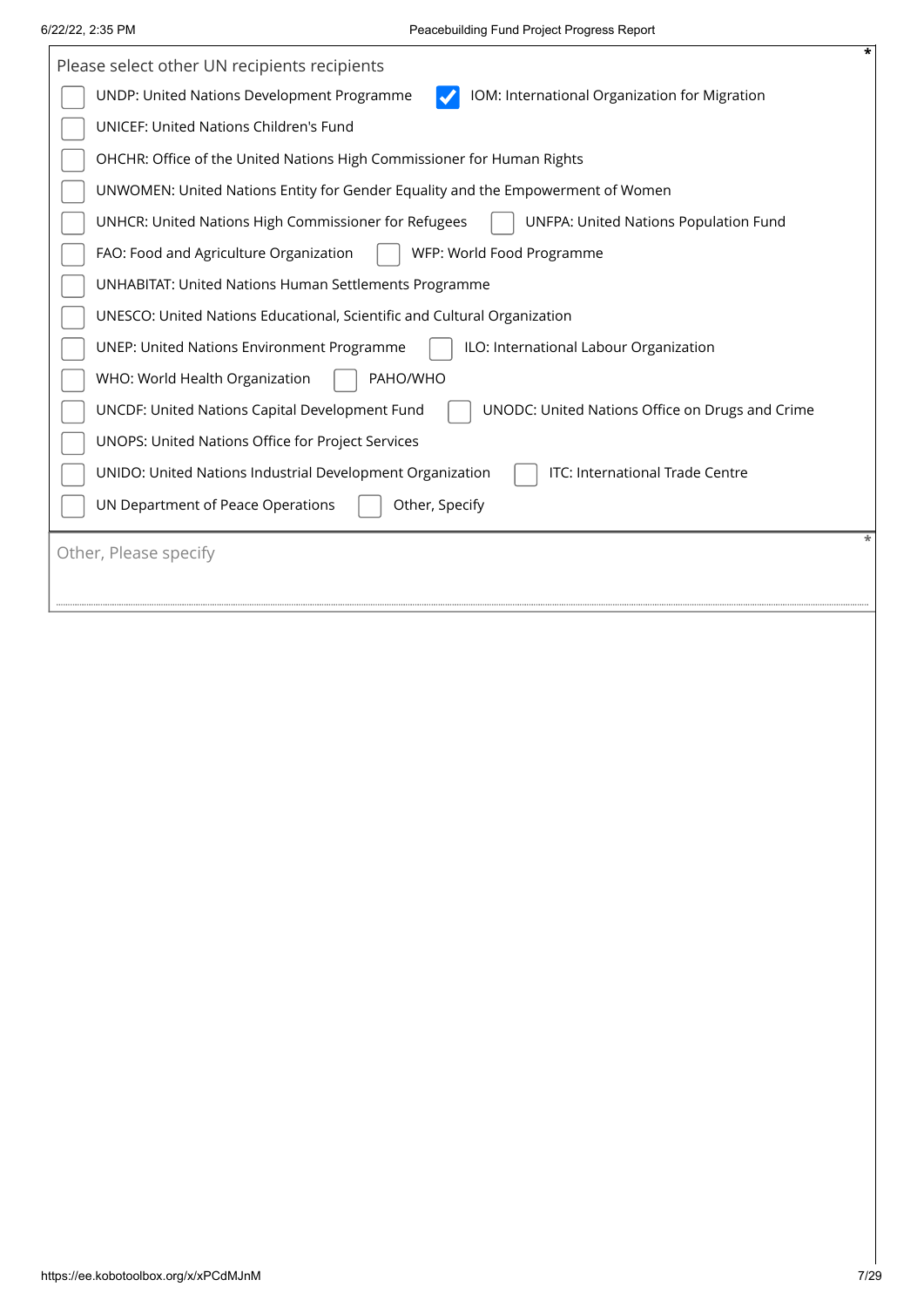#### 6/22/22, 2:35 PM Peacebuilding Fund Project Progress Report

| Please select other non-UN recipients                                                             |  |  |  |  |
|---------------------------------------------------------------------------------------------------|--|--|--|--|
| Action Aid<br>The African Centre for the Constructive Resolution of Disputes (ACCORD)             |  |  |  |  |
| Agence de Coopération et de Recherche pour le Développement (ACORD)                               |  |  |  |  |
| American Friends Service Committee (AFSC)<br>Avocats Sans Frontières<br><b>Contract Contract</b>  |  |  |  |  |
| Avocats Sans Frontières Belgium<br>Avocats sans frontières Canada<br>Christian Aid Ireland        |  |  |  |  |
| <b>CARE International UK</b><br>The Carter Center, Inc.                                           |  |  |  |  |
| Centre d'étude et de coopération internationale (CECI) - BF<br>COIPRODEN                          |  |  |  |  |
| Concern Worldwide<br>CORDAID<br>CORD Burundi                                                      |  |  |  |  |
| DanChurchAid<br>Fund for Congolese Women<br>Fundacion Estudios Superior (FESU)                    |  |  |  |  |
| Fundación Nacional para el Desarrollo de Honduras (FUNADEH)<br>Fundación Mi Sangre (FMS)          |  |  |  |  |
| Fundación para la Libertad de Prensa (FLIP)<br><b>HELVETAS Swiss Intercooperation</b>             |  |  |  |  |
| Humanity & Inclusion (HI)<br>Instituto Holandes para Democracia Multipartidaria (NIMD)            |  |  |  |  |
| International Alert<br>Kvinna till Kvinna Foundation<br>Interpeace                                |  |  |  |  |
| Life and Peace Institute (LPI)                                                                    |  |  |  |  |
| (MDG-EISA) Institut Electoral pour une Démocratie Durable en Afrique (EISA), bureau de Madagascar |  |  |  |  |
| Mercy Corps<br><b>MSIS-TATAO</b><br>Norwegian Refugee Council (NRC)                               |  |  |  |  |
| ONG AZHAR<br>OXFAM<br>Peace Direct                                                                |  |  |  |  |
| PNG UN Country Fund<br>Red de Instituciones por los Derechos de la Niñez                          |  |  |  |  |
| Sampan'Asa Momba ny Fampandrosoana (SAF/FJKM)<br>Saferworld                                       |  |  |  |  |
| Search for Common Ground (SFCG)<br>Tearfund<br>SismaMujer                                         |  |  |  |  |
| Trocaire<br>World Vision International<br>World Vision Myanmar                                    |  |  |  |  |
| ZOA<br>Other, Please specify                                                                      |  |  |  |  |
| Other, Please specify                                                                             |  |  |  |  |
|                                                                                                   |  |  |  |  |
|                                                                                                   |  |  |  |  |

# **Financial Reporting**

### **» Delivery by Recipient**

**Please enter the total amounts in US dollars allocated to each recipient organization**

**Please enter the original budget amount, amount transferred to date and estimated expenditure by recipient.**

Please make sure you enter the correct amount. All values should be entered in **US Dollars**

For cross-border projects, group the amounts by agency, even if different country offices are involved. You will have the opportunity to share a more detailed budget in the next section.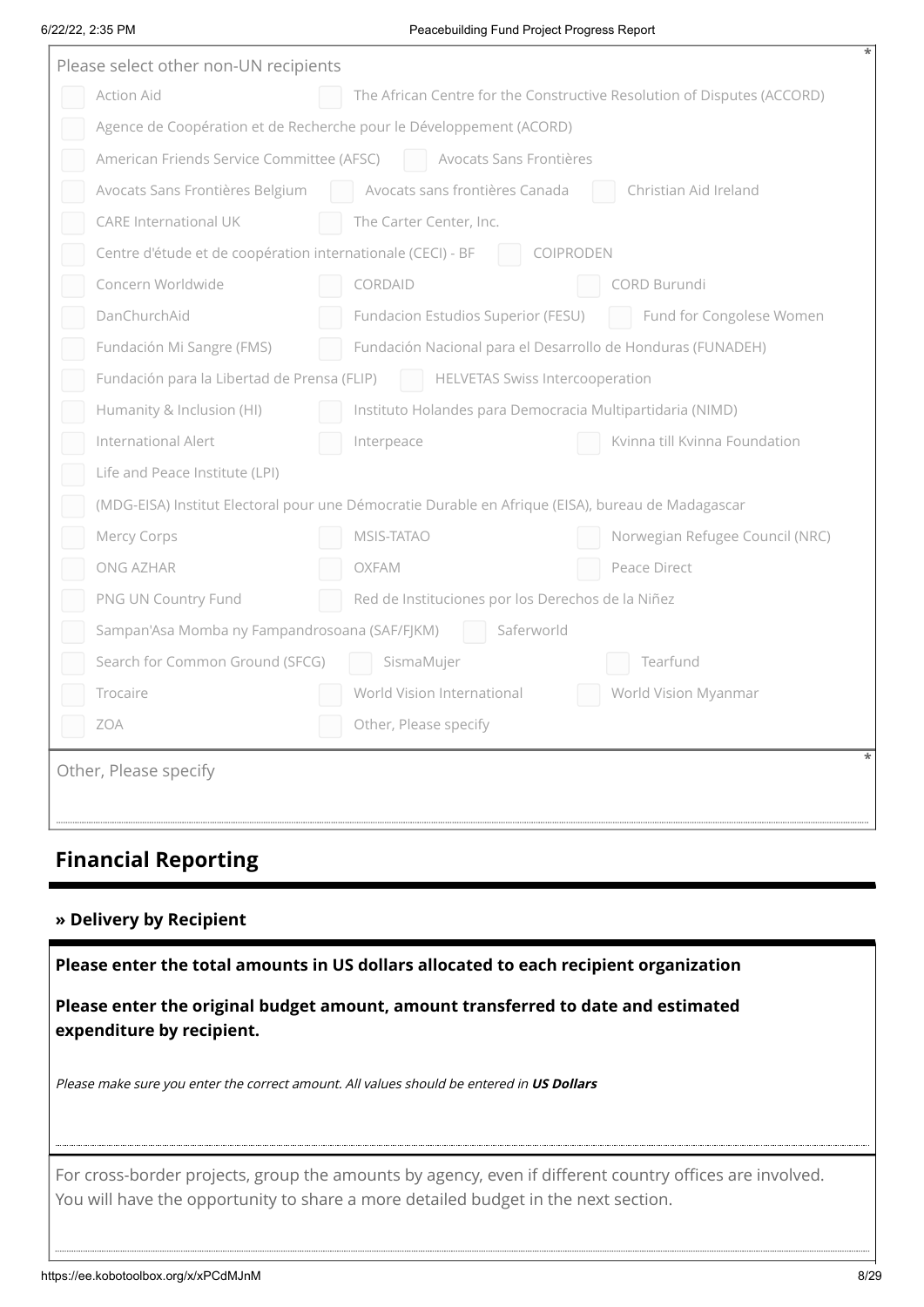6/22/22, 2:35 PM Peacebuilding Fund Project Progress Report

| <b>Recipients</b>                                                            | <b>Total Project</b><br><b>Budget</b><br>(in US \$)<br>Please enter the total<br>budget as is in the<br>project document in US<br>Dollars | <b>Transfers to</b><br>date<br>(in US \$)<br>Please enter the total<br>amount transferred to<br>each recipient to date in<br>US Dollars | <b>Expenditure</b><br>to date<br>(in US \$)<br>Please enter the<br>approximate amount<br>spent to date in US<br>dollars | Implementati<br>on rate as a<br>percentage of<br>total budget<br>(calculated automatically) |
|------------------------------------------------------------------------------|-------------------------------------------------------------------------------------------------------------------------------------------|-----------------------------------------------------------------------------------------------------------------------------------------|-------------------------------------------------------------------------------------------------------------------------|---------------------------------------------------------------------------------------------|
| <b>FAO: Food</b><br>and<br><b>Agriculture</b><br>Organizatio<br>$\mathsf{n}$ | *<br>525000                                                                                                                               | *<br>367500                                                                                                                             | 40469.80                                                                                                                | 7.71%                                                                                       |
|                                                                              | *                                                                                                                                         | *                                                                                                                                       | *                                                                                                                       | $\%$                                                                                        |
| IOM:<br><b>Internation</b><br>al<br>Organizatio<br>n for<br><b>Migration</b> | *<br>975000                                                                                                                               | *<br>982500<br><br>                                                                                                                     | 30600<br>                                                                                                               | 3.14%                                                                                       |
| ,,,,,,,,,,,,,,,,,,,,,,,,,,,,,,,,,,,                                          | *                                                                                                                                         | *<br>                                                                                                                                   | *<br>                                                                                                                   | $\%$                                                                                        |
|                                                                              | *                                                                                                                                         | *                                                                                                                                       | *<br>,,,,,,,,,,,,,,,,,,,,,,,,,,,,,,,,,,                                                                                 | $\%$                                                                                        |
|                                                                              | *                                                                                                                                         | *                                                                                                                                       | *                                                                                                                       | $\%$                                                                                        |
|                                                                              | *                                                                                                                                         | *                                                                                                                                       | *                                                                                                                       | $\%$                                                                                        |
|                                                                              | ,,,,,,,,,,,,,,,,,,,,,,,,,,<br>,,,,,,,,,,,,,,,,,,,,,,<br>*                                                                                 | <br>,,,,,,,,,,<br>*                                                                                                                     | ,,,,,,,,,,,,,,,,,,,,,,,,,,,,<br>*                                                                                       | $\%$                                                                                        |
|                                                                              | *                                                                                                                                         | *                                                                                                                                       | *                                                                                                                       | $\%$                                                                                        |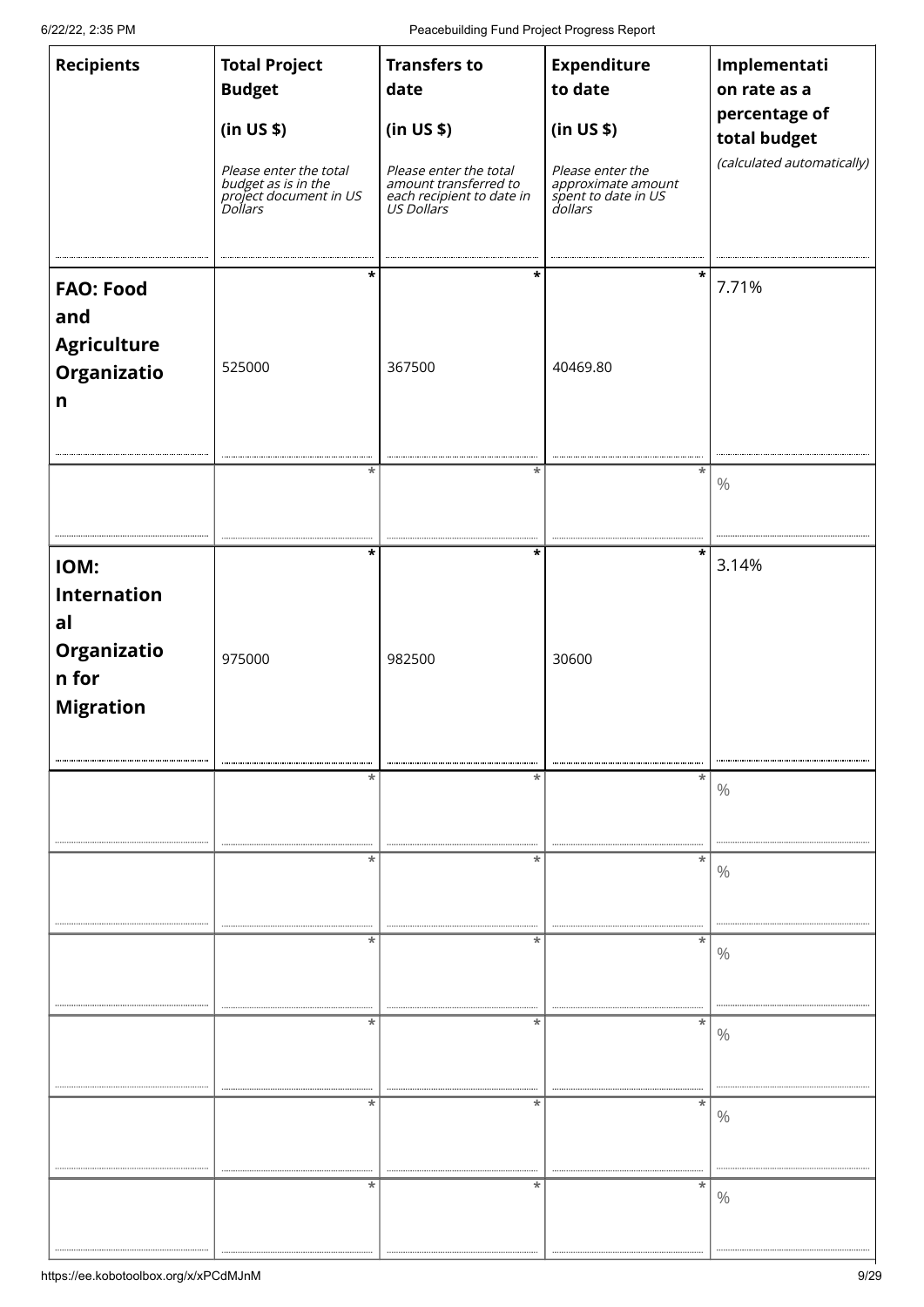| *<br>*<br>÷<br>$\%$<br>÷<br>*<br>$\%$<br>*<br>*<br>*<br>$\%$<br>*<br>*<br>$\ast$<br>$\%$<br>*<br>*<br>*<br>$\%$<br>*<br>*<br>$\%$<br>*<br>*<br>×<br>$\%$<br>1500000<br>71069.8<br><b>TOTAL</b><br>1350000<br>$\frac{4.74}{\frac{6}{\sqrt{2}}}$<br>U<br>The approximate implementation rate as percentage of total project budget based on the values<br>entered in the above matrix is 4.74%. Can you confirm that this is correct?<br>Incorrect<br>Correct<br>If it is incorrect, please enter the approximate implementation rate as a %<br>» Gender-responsive Budgeting |
|-----------------------------------------------------------------------------------------------------------------------------------------------------------------------------------------------------------------------------------------------------------------------------------------------------------------------------------------------------------------------------------------------------------------------------------------------------------------------------------------------------------------------------------------------------------------------------|
|                                                                                                                                                                                                                                                                                                                                                                                                                                                                                                                                                                             |
|                                                                                                                                                                                                                                                                                                                                                                                                                                                                                                                                                                             |
|                                                                                                                                                                                                                                                                                                                                                                                                                                                                                                                                                                             |
|                                                                                                                                                                                                                                                                                                                                                                                                                                                                                                                                                                             |
|                                                                                                                                                                                                                                                                                                                                                                                                                                                                                                                                                                             |
|                                                                                                                                                                                                                                                                                                                                                                                                                                                                                                                                                                             |
|                                                                                                                                                                                                                                                                                                                                                                                                                                                                                                                                                                             |
|                                                                                                                                                                                                                                                                                                                                                                                                                                                                                                                                                                             |
|                                                                                                                                                                                                                                                                                                                                                                                                                                                                                                                                                                             |
|                                                                                                                                                                                                                                                                                                                                                                                                                                                                                                                                                                             |
|                                                                                                                                                                                                                                                                                                                                                                                                                                                                                                                                                                             |
|                                                                                                                                                                                                                                                                                                                                                                                                                                                                                                                                                                             |
|                                                                                                                                                                                                                                                                                                                                                                                                                                                                                                                                                                             |
|                                                                                                                                                                                                                                                                                                                                                                                                                                                                                                                                                                             |
|                                                                                                                                                                                                                                                                                                                                                                                                                                                                                                                                                                             |
|                                                                                                                                                                                                                                                                                                                                                                                                                                                                                                                                                                             |
|                                                                                                                                                                                                                                                                                                                                                                                                                                                                                                                                                                             |
|                                                                                                                                                                                                                                                                                                                                                                                                                                                                                                                                                                             |
|                                                                                                                                                                                                                                                                                                                                                                                                                                                                                                                                                                             |
|                                                                                                                                                                                                                                                                                                                                                                                                                                                                                                                                                                             |
|                                                                                                                                                                                                                                                                                                                                                                                                                                                                                                                                                                             |
|                                                                                                                                                                                                                                                                                                                                                                                                                                                                                                                                                                             |
|                                                                                                                                                                                                                                                                                                                                                                                                                                                                                                                                                                             |
|                                                                                                                                                                                                                                                                                                                                                                                                                                                                                                                                                                             |
|                                                                                                                                                                                                                                                                                                                                                                                                                                                                                                                                                                             |
|                                                                                                                                                                                                                                                                                                                                                                                                                                                                                                                                                                             |
|                                                                                                                                                                                                                                                                                                                                                                                                                                                                                                                                                                             |
|                                                                                                                                                                                                                                                                                                                                                                                                                                                                                                                                                                             |
|                                                                                                                                                                                                                                                                                                                                                                                                                                                                                                                                                                             |
|                                                                                                                                                                                                                                                                                                                                                                                                                                                                                                                                                                             |
|                                                                                                                                                                                                                                                                                                                                                                                                                                                                                                                                                                             |
|                                                                                                                                                                                                                                                                                                                                                                                                                                                                                                                                                                             |
|                                                                                                                                                                                                                                                                                                                                                                                                                                                                                                                                                                             |
|                                                                                                                                                                                                                                                                                                                                                                                                                                                                                                                                                                             |
|                                                                                                                                                                                                                                                                                                                                                                                                                                                                                                                                                                             |
|                                                                                                                                                                                                                                                                                                                                                                                                                                                                                                                                                                             |
|                                                                                                                                                                                                                                                                                                                                                                                                                                                                                                                                                                             |
|                                                                                                                                                                                                                                                                                                                                                                                                                                                                                                                                                                             |
|                                                                                                                                                                                                                                                                                                                                                                                                                                                                                                                                                                             |
|                                                                                                                                                                                                                                                                                                                                                                                                                                                                                                                                                                             |
|                                                                                                                                                                                                                                                                                                                                                                                                                                                                                                                                                                             |
|                                                                                                                                                                                                                                                                                                                                                                                                                                                                                                                                                                             |
|                                                                                                                                                                                                                                                                                                                                                                                                                                                                                                                                                                             |

### **» Gender-responsive Budgeting**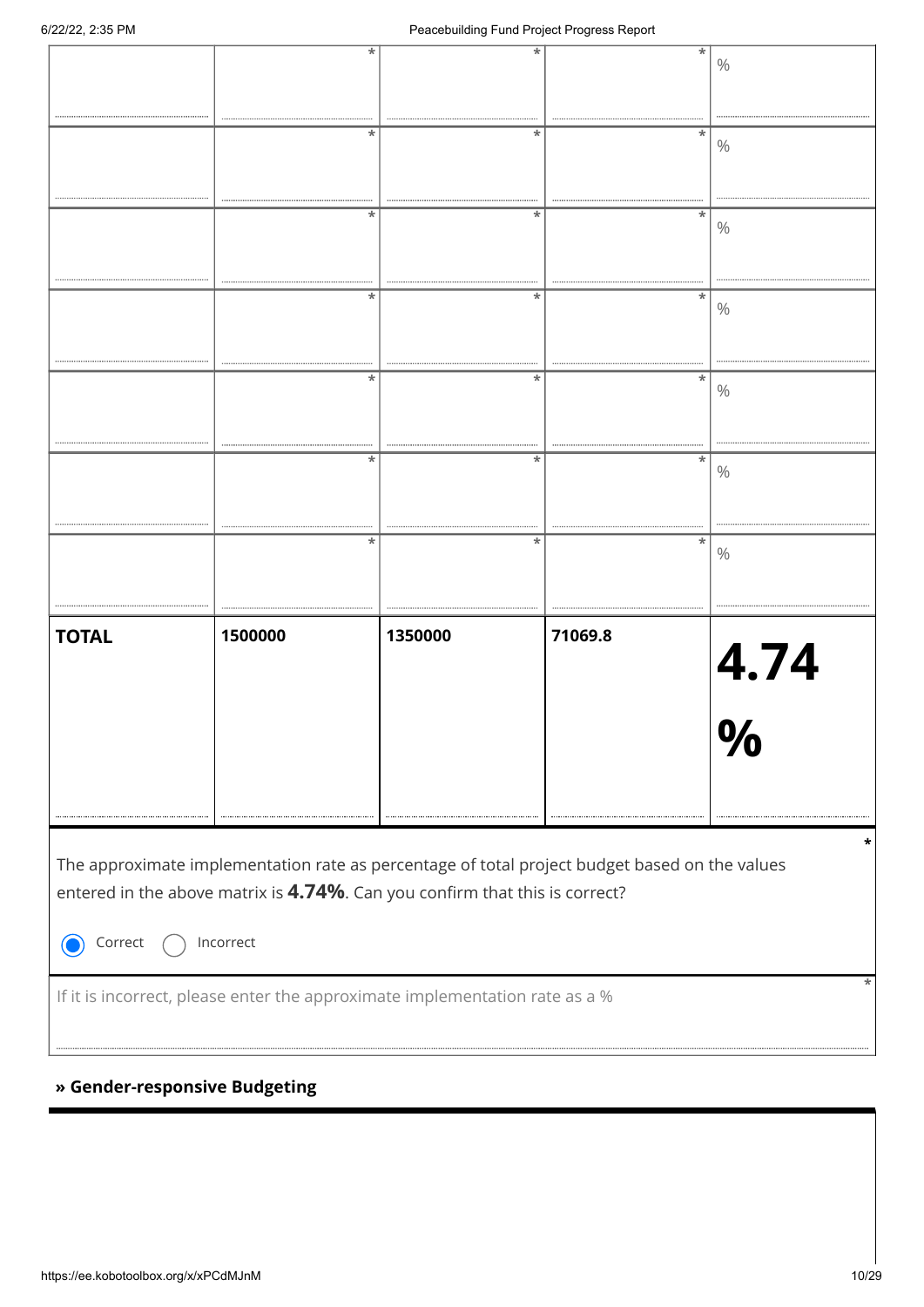| Indicate what <b>percentage (%)</b> of the budget contributes to gender equality or women's<br>empowerment (GEWE)?                                                                                                     |  |
|------------------------------------------------------------------------------------------------------------------------------------------------------------------------------------------------------------------------|--|
| 32.34                                                                                                                                                                                                                  |  |
| The dollar amount of the budget contributing to Gender Equality and Women's Empowerment (GEWE)<br>based on percentage entered above and total project budget is US \$ 485100. Can you confirm that<br>this is correct? |  |
| Incorrect<br>Correct                                                                                                                                                                                                   |  |
| If it is incorrect, please enter the <i>budget amount</i> allocated to GEWE in US Dollars                                                                                                                              |  |
| Amount expended to date on efforts contributiong to gender equality or women's empowerment is<br><b>US \$ 22983.97.</b> Is this correct?                                                                               |  |
| Correct<br>Incorrect                                                                                                                                                                                                   |  |
| If it is incorrect, please enter the expenditure to date on GEWE in US dollars                                                                                                                                         |  |
|                                                                                                                                                                                                                        |  |
| ATTACH PROJECT EXCEL BUDGET SHOWING CURRENT APPROXIMATE EXPENDITURE.<br>The templates for the budget are available here                                                                                                |  |
| Annex 2. PBF Financial Progress Report-14_29_51.xlsx                                                                                                                                                                   |  |

# **Project Markers**

**\***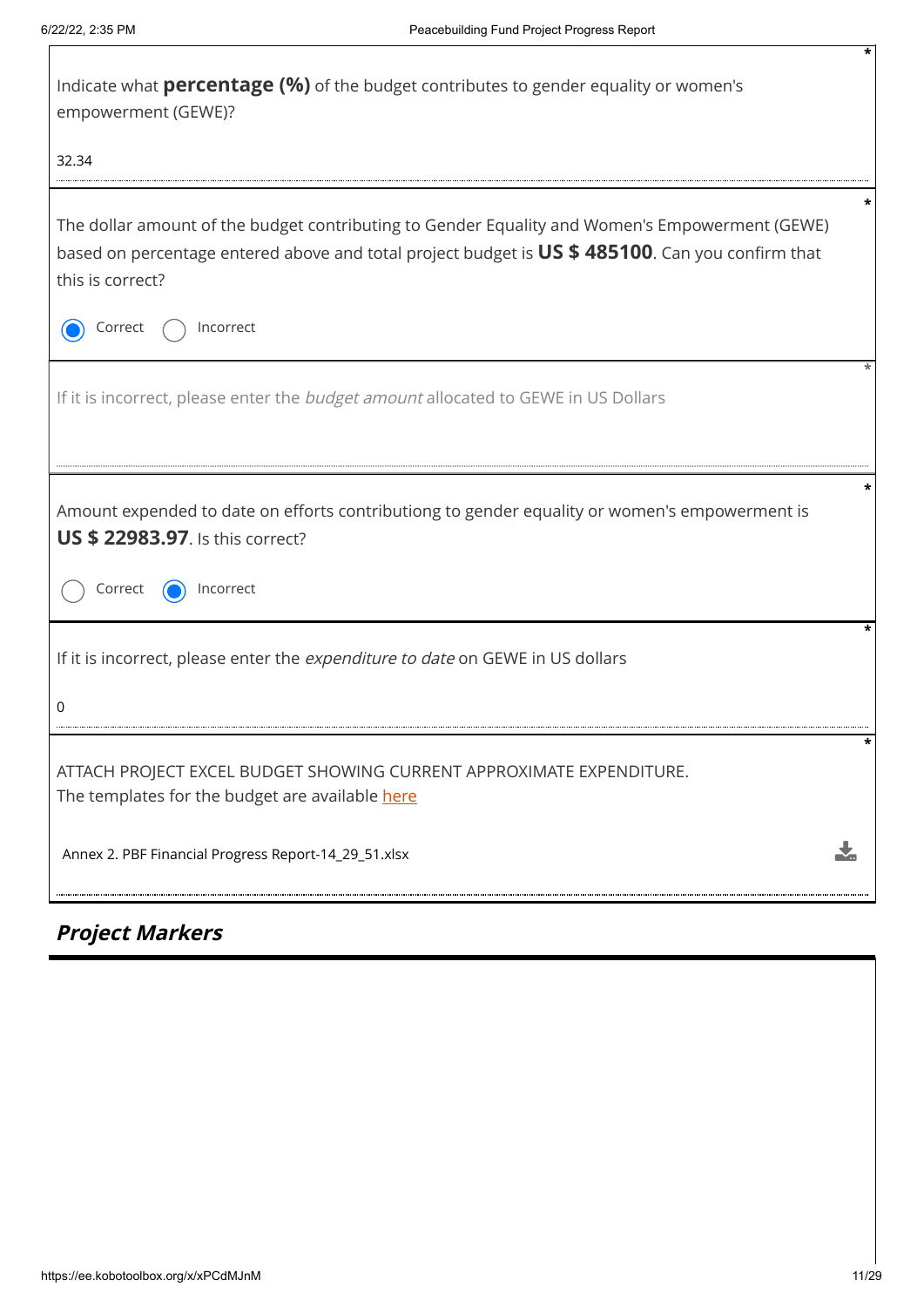Í

| Please select the Gender Marker Associated with this project                                                                                                                       | * |
|------------------------------------------------------------------------------------------------------------------------------------------------------------------------------------|---|
| Score 1 for projects that contribute in some way to gender equality, but not significantly (less than 30% of the total<br>budget for GEWE)                                         |   |
| Score 2 for projects that have gender equality as a significant objective and allocate between 30 and 79% of the total<br>project budget to GEWE                                   |   |
| Score 3 for projects that have gender equality as a principal objective and allocate at least 80% of the total project<br>budget to Gender Equality and Women's Empowerment (GEWE) |   |
| Please select the Risk Marker Associated with this project                                                                                                                         |   |
| Risk marker $0 =$ low risk to achieving outcomes                                                                                                                                   |   |
| Risk marker 1 = medium risk to achieving outcomes                                                                                                                                  |   |
| Risk marker 2 = high risk to achieving outcomes                                                                                                                                    |   |
| Please select the PBF Focus Area associated with this project                                                                                                                      |   |
| (1.1) Security Sector Reform                                                                                                                                                       |   |
| (1.2) Rule of Law                                                                                                                                                                  |   |
| (1.3) Demobilisation, Disarmament and Reintegration                                                                                                                                |   |
| (1.4) Political Dialogue                                                                                                                                                           |   |
| (2.1) National reconciliation                                                                                                                                                      |   |
| (2.2) Democratic Governance                                                                                                                                                        |   |
| (2.3) Conflict prevention/management                                                                                                                                               |   |
| (3.1) Employment                                                                                                                                                                   |   |
| (3.2) Equitable access to social services                                                                                                                                          |   |
| (4.1) Strengthening of essential national state capacity                                                                                                                           |   |
| (4.2) Extension of state authority/Local Administration                                                                                                                            |   |
| (4.3) Governance of peacebuilding resources (including PBF Secretariats)                                                                                                           |   |
| Is the project part of one or more PBF priority windows?                                                                                                                           |   |
| Select all that apply<br>Gender promotion initiative                                                                                                                               |   |
| Youth promotion initiative                                                                                                                                                         |   |
| Transition from UN or regional peacekeeping or special political missions                                                                                                          |   |
| Cross-border or regional project                                                                                                                                                   |   |
| None                                                                                                                                                                               |   |
|                                                                                                                                                                                    |   |

# **PART I: OVERALL PROJECT PROGRESS**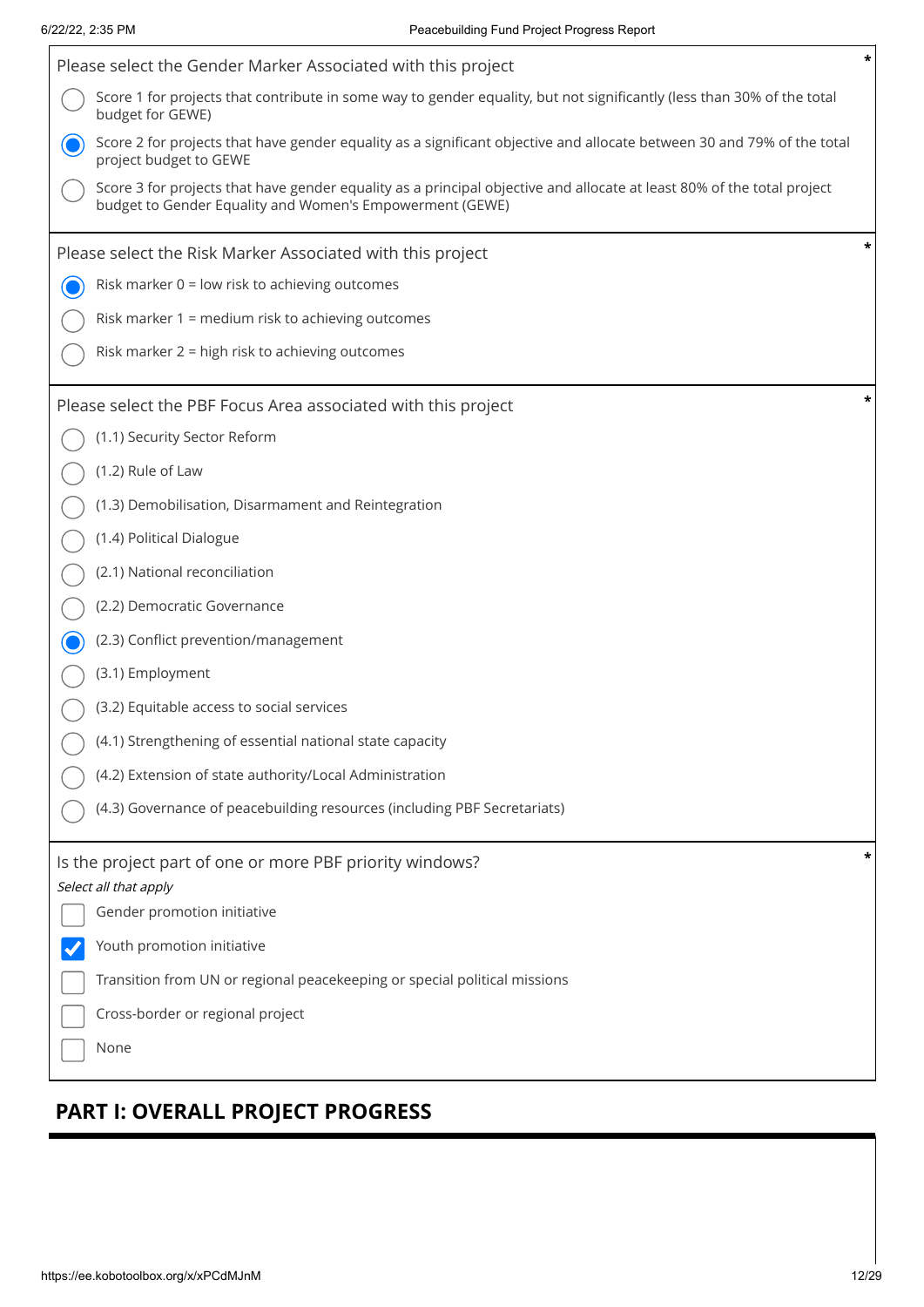NOTES FOR COMPLETING THE REPORT:

- Avoid acronyms and UN jargon, use general /common language.
- Report on what has been achieved in the reporting period, not what the project aims to do.
- **Be as concrete as possible. Avoid theoretical, vague or conceptual discourse.**
- Ensure the analysis and project progress assessment is gender and age sensitive.
- If relevant, please include any COVID-19 related considerations, adjustments and results and respond to section IV. **(This section is optional)**

Briefly outline the *status of the project* in terms of implementation cycle, including whether preliminary/preparatory activities have been completed (i.e. contracting of partners, staff recruitment, etc.)

### Please limit your response to 1500 characters including spaces.

**During the current reporting period, groundwork was laid for project implementation during the upcoming implementation period. FAO and IOM held a virtual launch event with members of the Project Steering Committee and Technical Working Group on 28 March 2022.** 

**FAO and IOM completed engineering assessments of water infrastructure sites (including 44 canals, 11 catchment ponds, culverts and feeder roads) in the project area that will be used by mixed-clan women and youth teams to develop proposals for the refurbishment of water infrastructure that will yield positive impacts across clan divides.**

**FAO is in the process of recruiting implementing partners to develop an innovative application to be used by beneficiaries to select priority water infrastructure projects from a pool of competing proposals (to be implemented during the second phase of the project, June - December 2022) and to support with the radio show component (Output Indicator 2.3.1). FAO is also in the process of recruiting engineering staff to conduct further on-the-ground assessments, assist in the development of water-infrastructure project proposals and to monitor project implementation.** 

Summarize the main structural, institutional or societal level change the project has contributed to. This is not anecdotal evidence or a list of individual outputs, but a description of progress made toward the main purpose of the project

### FOR PROJECTS WITHIN SIX MONTHS OF COMPLETION ONLY; (1500 character limit)

**IOM recruited a Project Monitor based in Marka District and contracted its implementing partner, a Somali Civil Society Organization (CSO) - the Shaqodoon Organization - to integrate the project competition/selection process with an online crowdfunding platform. Project sensitization activities with the partner are complete, and training on FAO's Conflict Sensitization Programme Clinic approach will occur during the next reporting period.**

**IOM's Monitoring and Evaluation (M&E) team completed baseline data collection– including Focus Group Discussions (FGDs), Key Informant Interviews (KIIs) and a household survey– and finalized the Baseline Evaluation Report with input from FAO's M&E focal point (Annex 1). IOM has ongoing contact and held initial mobilization meetings (including discussions to probe conflict sensitivities on 26 May 2022) with the youth and women's groups in Buufow and Shalanbod who will be key participants in the project. Focus Group Discussions held during baseline assessment preparation also allowed project teams to review and respond to concerns raised among beneficiaries concerning programming both inside and outside the scope of this award, as mentioned in the baseline assessment report (Annex 1).** 

## **PART II: RESULT PROGRESS BY PROJECT OUTCOME**

**\***

**\***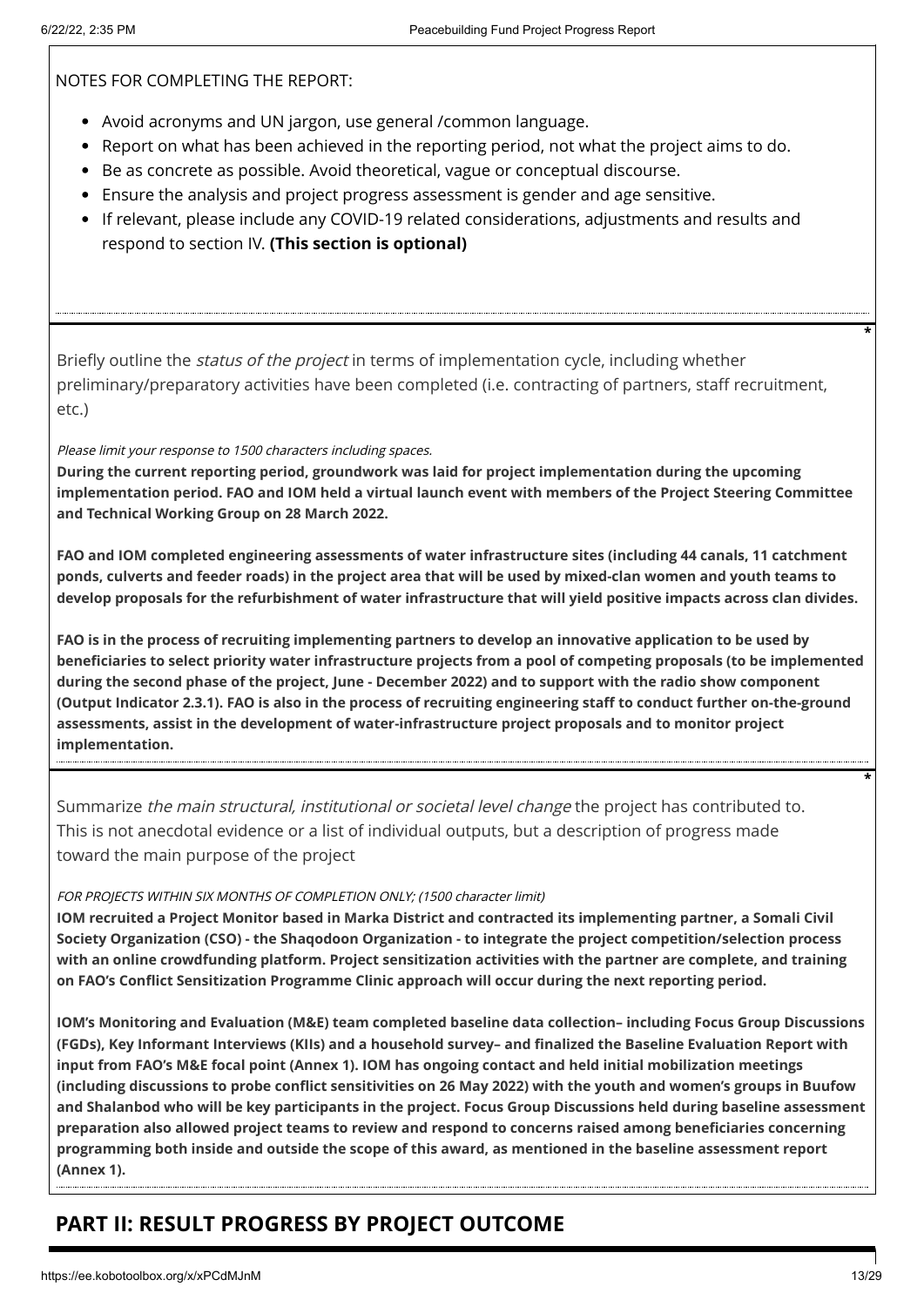$\overline{\phantom{a}}$ 

| Describe overall progress under each Outcome made during the reporting period (for June reports:<br>January-June; for November reports: January-November; for final reports: full project duration).<br>Do not list individual activities. If the project is starting to make/has made a difference at the outcome<br>level, provide specific evidence for the progress (quantitative and qualitative) and explain how it<br>impacts the broader political and peacebuilding context. |  |  |  |  |  |  |  |  |
|---------------------------------------------------------------------------------------------------------------------------------------------------------------------------------------------------------------------------------------------------------------------------------------------------------------------------------------------------------------------------------------------------------------------------------------------------------------------------------------|--|--|--|--|--|--|--|--|
| • "On track" refers to the timely completion of outputs as indicated in the workplan.<br>"On track with peacebuilding results" refers to higher-level changes in the conflict or peace<br>factors that the project is meant to contribute to. These effects are more likely in mature<br>projects than in newer ones.                                                                                                                                                                 |  |  |  |  |  |  |  |  |
| How many OUTCOMES does this project have                                                                                                                                                                                                                                                                                                                                                                                                                                              |  |  |  |  |  |  |  |  |
| 4 5<br>6 7<br>3<br>8<br>more than 8.<br>1                                                                                                                                                                                                                                                                                                                                                                                                                                             |  |  |  |  |  |  |  |  |
| Please write out the project outcomes as they are in the project results framework found in the project<br>document                                                                                                                                                                                                                                                                                                                                                                   |  |  |  |  |  |  |  |  |
| Outcome 1:<br>Horizontal Trust - Inter-communal and inter-clan tensions surrounding water management are mitigated through<br>collaborative efforts by young people in Marka district.                                                                                                                                                                                                                                                                                                |  |  |  |  |  |  |  |  |
| Outcome 2:<br>Vertical Trust - Regulatory frameworks and institutions are strengthened by young people to ensure their effective<br>role in sustaining fair and inclusive water resource management                                                                                                                                                                                                                                                                                   |  |  |  |  |  |  |  |  |
| Outcome 3:                                                                                                                                                                                                                                                                                                                                                                                                                                                                            |  |  |  |  |  |  |  |  |
| Outcome 4:                                                                                                                                                                                                                                                                                                                                                                                                                                                                            |  |  |  |  |  |  |  |  |
| Outcome 5:                                                                                                                                                                                                                                                                                                                                                                                                                                                                            |  |  |  |  |  |  |  |  |
| Outcome 6:                                                                                                                                                                                                                                                                                                                                                                                                                                                                            |  |  |  |  |  |  |  |  |
| Outcome 7:                                                                                                                                                                                                                                                                                                                                                                                                                                                                            |  |  |  |  |  |  |  |  |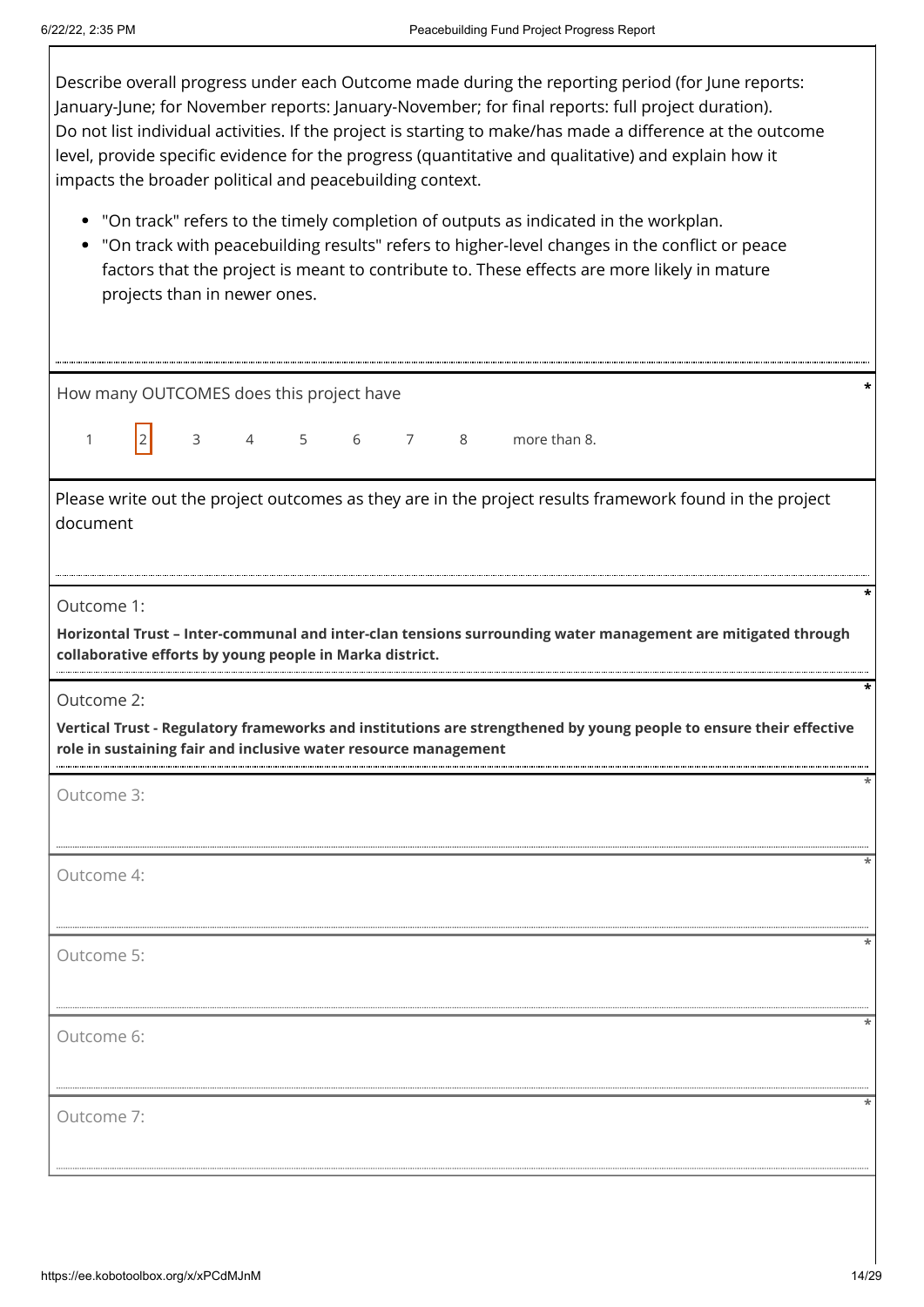Outcome 8:

#### Additional Outcomes

If the project has more than 8 outcomes, please enumerate the remaining outcomes here

### **Outcome 1:**

**Horizontal Trust – Inter-communal and inter-clan tensions surrounding water management are mitigated through collaborative efforts by young people in Marka district.**

Rate the current status of the outcome progress **\***

1. Off Track  $\bigcap$  2. On Track  $\bigcap$  3. On Track with evidence of peacebuilding results

#### Progress summary

Please limit your response to 3000 characters including spaces.

**FAO and IOM held a series of meetings from February to May 2022 to plan the selection process for prioritizing water infrastructure projects (developed by mixed-clan women and youth teams) and to discuss how FAO's application will involve rounds of voting by participants. As part of the selection process, peacebuilding and engineering criteria will be applied and proposed projects must be technically sound and provide benefits to diverse clan communities. The software for the application will be utilized through digital tablets for competing youth teams to use in selecting the best proposal. FAO has secured the devices and is in the procurement phase of the software development, where fifty-one (51) expressions of interest have been received and two organizations have submitted qualifying applications. Application development is expected to begin during Q3.** 

**IOM held a series of meetings with youth and women's groups in Buufow and Shalanbod to i) assess their willingness to participate in this inter-clan peacebuilding project (pre-implementation), ii) understand the composition of their groups in terms of age, clan, displacement status and geographic scope (March 2022), iii) explain the mechanics of the project and incorporate their ideas and feedback (May 2022) and iv) register any concerns around the project, clan tension and community sensitivities around youth and women participating in decision-making (26 May 2022).** 

**IOM's implementing partner, Shaqodoon Organization, was contracted to integrate the competition/selection process mentioned above with Sokaab - an online crowdfunding platform that enables communities to contribute financially to selected peacebuilding water infrastructure projects - allowing for community buy-in and enhanced agency. The online platform works to ensure transparency throughout the competition and monitors community contributions in real time.** 

Indicate any additional analysis on how Gender Equality and Women's Empowerment and/or Youth Inclusion and Responsiveness has been ensured under this Outcome Please limit your response to 1500 characters including spaces. **No additional analysis currently.**

**\***

**\***

**\***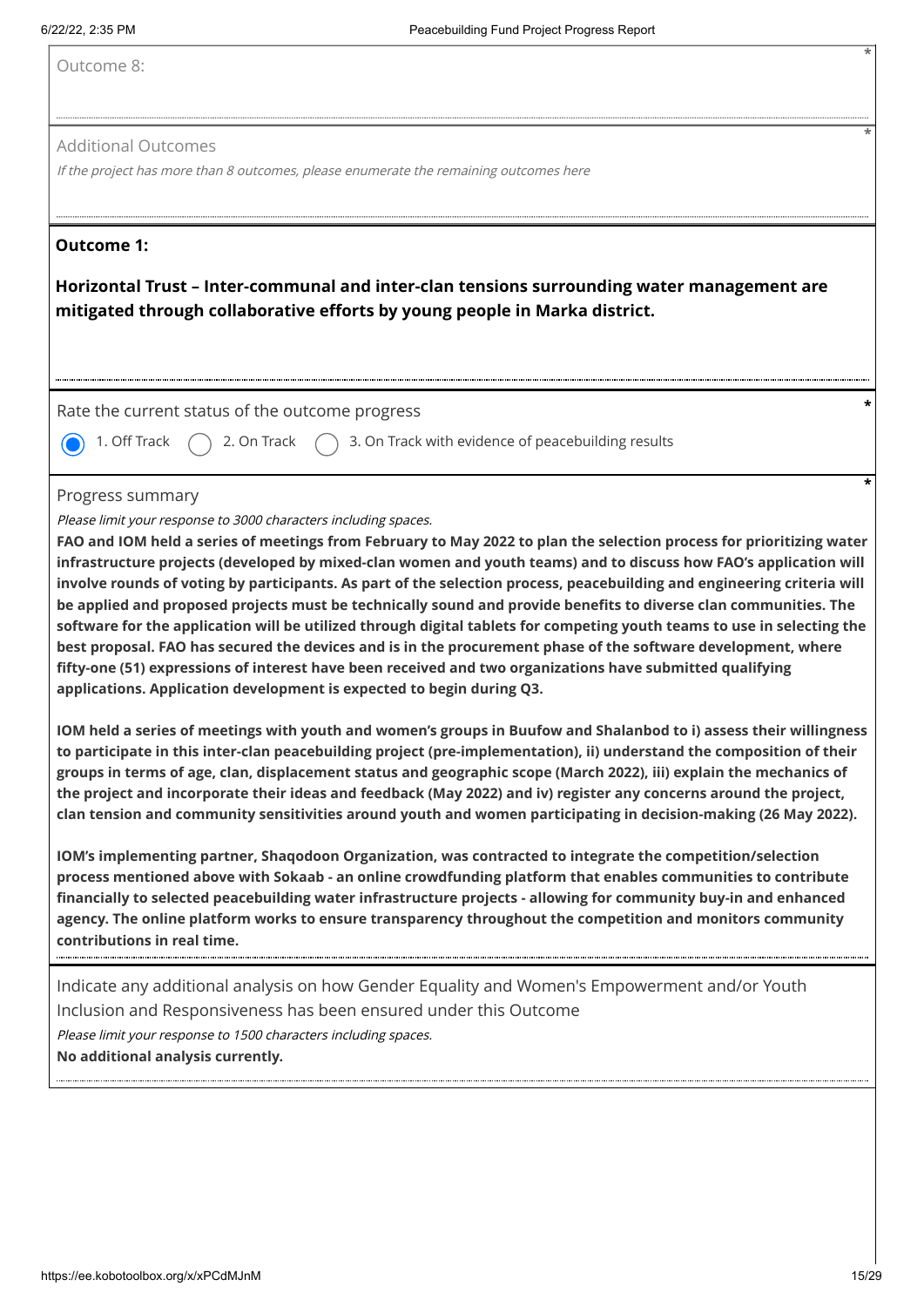| <b>Outcome 2:</b>                                                                                                                                                                                                                                                                                                                                                                                                                                                                                                                                                                                                                                                                                                                                                                                                                                                                                                                                                                                                                                                                                                                                                                                                                                                                                                                                                                                                                                                                                                                                                                                                                                                      |
|------------------------------------------------------------------------------------------------------------------------------------------------------------------------------------------------------------------------------------------------------------------------------------------------------------------------------------------------------------------------------------------------------------------------------------------------------------------------------------------------------------------------------------------------------------------------------------------------------------------------------------------------------------------------------------------------------------------------------------------------------------------------------------------------------------------------------------------------------------------------------------------------------------------------------------------------------------------------------------------------------------------------------------------------------------------------------------------------------------------------------------------------------------------------------------------------------------------------------------------------------------------------------------------------------------------------------------------------------------------------------------------------------------------------------------------------------------------------------------------------------------------------------------------------------------------------------------------------------------------------------------------------------------------------|
| Vertical Trust - Regulatory frameworks and institutions are strengthened by young people to<br>ensure their effective role in sustaining fair and inclusive water resource management                                                                                                                                                                                                                                                                                                                                                                                                                                                                                                                                                                                                                                                                                                                                                                                                                                                                                                                                                                                                                                                                                                                                                                                                                                                                                                                                                                                                                                                                                  |
|                                                                                                                                                                                                                                                                                                                                                                                                                                                                                                                                                                                                                                                                                                                                                                                                                                                                                                                                                                                                                                                                                                                                                                                                                                                                                                                                                                                                                                                                                                                                                                                                                                                                        |
| Rate the current status of the outcome progress                                                                                                                                                                                                                                                                                                                                                                                                                                                                                                                                                                                                                                                                                                                                                                                                                                                                                                                                                                                                                                                                                                                                                                                                                                                                                                                                                                                                                                                                                                                                                                                                                        |
| 1. Off Track<br>3. On Track with evidence of peacebuilding results<br>2. On Track                                                                                                                                                                                                                                                                                                                                                                                                                                                                                                                                                                                                                                                                                                                                                                                                                                                                                                                                                                                                                                                                                                                                                                                                                                                                                                                                                                                                                                                                                                                                                                                      |
| Progress summary<br>Please limit your response to 3000 characters including spaces.<br>FAO drafted a Terms of Reference for the Project Steering Committee (PSC) and the Technical Working Group (TWG),<br>and has planned a meeting with both groups in late June 2022 to provide project updates, share details regarding<br>upcoming activities and address any issues relevant to programming. Members of these bodies include the Ministry<br>of Youth and Sports (chair of the PSC and TWG), Ministry of Interior, Ministry of Agriculture, Civil Society<br>Organizations, the Peace Building Fund (PBF) Secretariat, IOM and FAO. The PSC and TWG will play an essential role<br>in promoting PIAP's model for inclusive natural resource management and will work to ensure that PIAP contributes<br>to regional and national policy discussions around peacebuilding opportunities in natural resource management.<br>IOM met with Marka District Authorities, the Governor of Lower Shabelle and stakeholder groups (including canal<br>committees and farmer cooperatives in the area) to explain the PIAP project, ensure approval and willingness to<br>participate and to lay the foundation for future coordination and meetings where the Operational and<br>Environmental Sustainability Plans for each implemented water infrastructure peacebuilding project can be<br>endorsed and adopted by local and regional authorities. This endorsement will be a key step in strengthening<br>regulatory frameworks and institutional engagement with youth and women who are willing to work across clan<br>lines to manage natural resources equitably. |
| Indicate any additional analysis on how Gender Equality and Women's Empowerment and/or Youth<br>Inclusion and Responsiveness has been ensured under this Outcome<br>Please limit your response to 1500 characters including spaces.<br>No additional analysis currently                                                                                                                                                                                                                                                                                                                                                                                                                                                                                                                                                                                                                                                                                                                                                                                                                                                                                                                                                                                                                                                                                                                                                                                                                                                                                                                                                                                                |
| <b>Outcome 3:</b>                                                                                                                                                                                                                                                                                                                                                                                                                                                                                                                                                                                                                                                                                                                                                                                                                                                                                                                                                                                                                                                                                                                                                                                                                                                                                                                                                                                                                                                                                                                                                                                                                                                      |
| Rate the current status of the outcome progress<br>$\binom{1}{2}$ 3. On Track with evidence of peacebuilding results<br>1. Off Track<br>2. On Track                                                                                                                                                                                                                                                                                                                                                                                                                                                                                                                                                                                                                                                                                                                                                                                                                                                                                                                                                                                                                                                                                                                                                                                                                                                                                                                                                                                                                                                                                                                    |
| Progress summary<br>Please limit your response to 3000 characters including spaces.                                                                                                                                                                                                                                                                                                                                                                                                                                                                                                                                                                                                                                                                                                                                                                                                                                                                                                                                                                                                                                                                                                                                                                                                                                                                                                                                                                                                                                                                                                                                                                                    |
| Indicate any additional analysis on how Gender Equality and Women's Empowerment and/or Youth<br>Inclusion and Responsiveness has been ensured under this Outcome<br>Please limit your response to 1500 characters including spaces.                                                                                                                                                                                                                                                                                                                                                                                                                                                                                                                                                                                                                                                                                                                                                                                                                                                                                                                                                                                                                                                                                                                                                                                                                                                                                                                                                                                                                                    |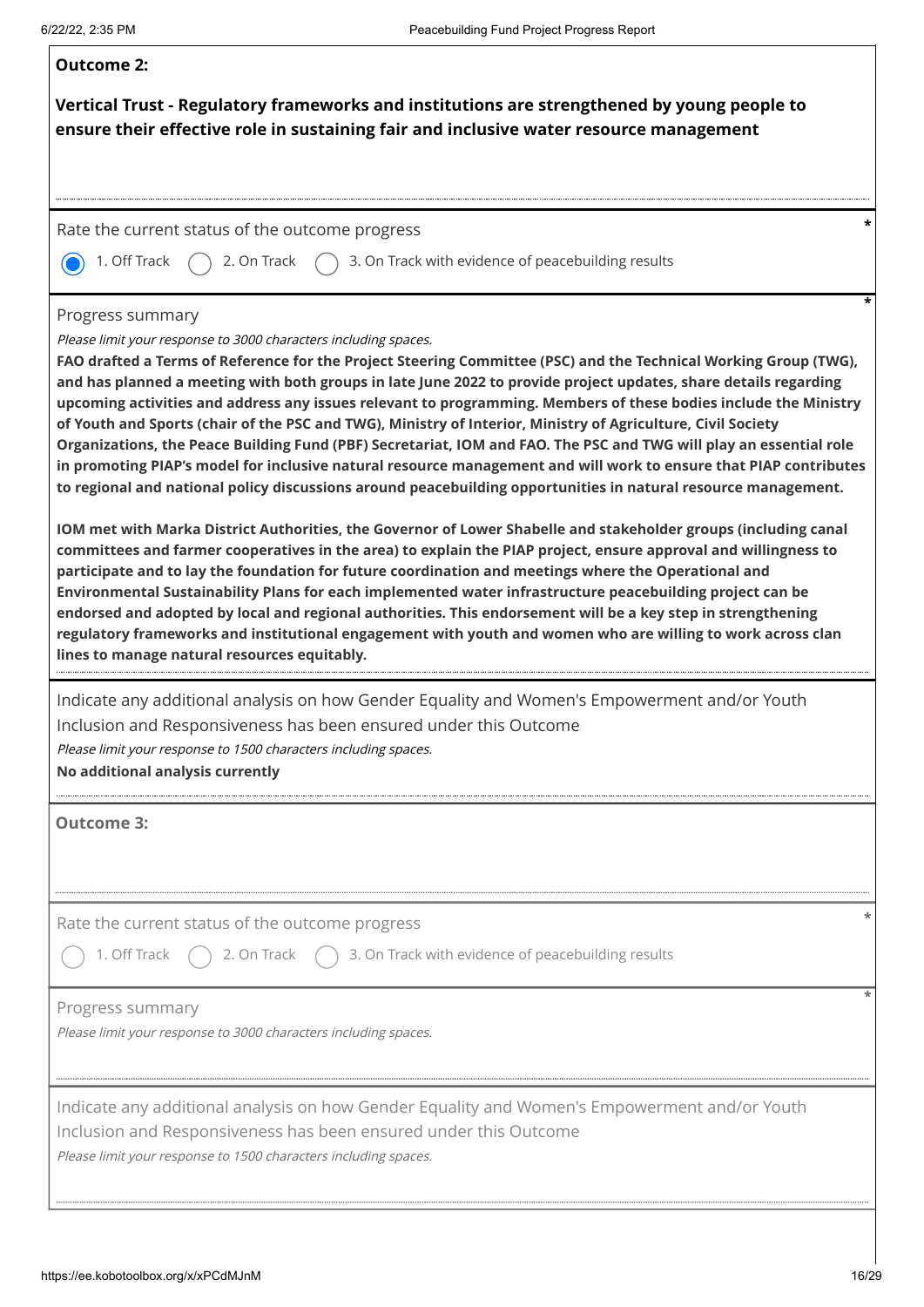| <b>Outcome 4:</b>                                                                                                                                                                                                                   |
|-------------------------------------------------------------------------------------------------------------------------------------------------------------------------------------------------------------------------------------|
|                                                                                                                                                                                                                                     |
|                                                                                                                                                                                                                                     |
| Rate the current status of the outcome progress                                                                                                                                                                                     |
| 1. Off Track<br>$\bigcap$ 3. On Track with evidence of peacebuilding results<br>2. On Track                                                                                                                                         |
| Progress summary                                                                                                                                                                                                                    |
| Please limit your response to 3000 characters including spaces.                                                                                                                                                                     |
| Indicate any additional analysis on how Gender Equality and Women's Empowerment and/or Youth                                                                                                                                        |
| Inclusion and Responsiveness has been ensured under this Outcome                                                                                                                                                                    |
| Please limit your response to 1500 characters including spaces.                                                                                                                                                                     |
| <b>Outcome 5:</b>                                                                                                                                                                                                                   |
| Rate the current status of the outcome progress                                                                                                                                                                                     |
| 3. On Track with evidence of peacebuilding results<br>1. Off Track<br>2. On Track                                                                                                                                                   |
|                                                                                                                                                                                                                                     |
| Progress summary<br>Please limit your response to 3000 characters including spaces.                                                                                                                                                 |
|                                                                                                                                                                                                                                     |
| Indicate any additional analysis on how Gender Equality and Women's Empowerment and/or Youth<br>Inclusion and Responsiveness has been ensured under this Outcome<br>Please limit your response to 1500 characters including spaces. |
|                                                                                                                                                                                                                                     |
|                                                                                                                                                                                                                                     |
|                                                                                                                                                                                                                                     |
|                                                                                                                                                                                                                                     |
|                                                                                                                                                                                                                                     |
|                                                                                                                                                                                                                                     |
|                                                                                                                                                                                                                                     |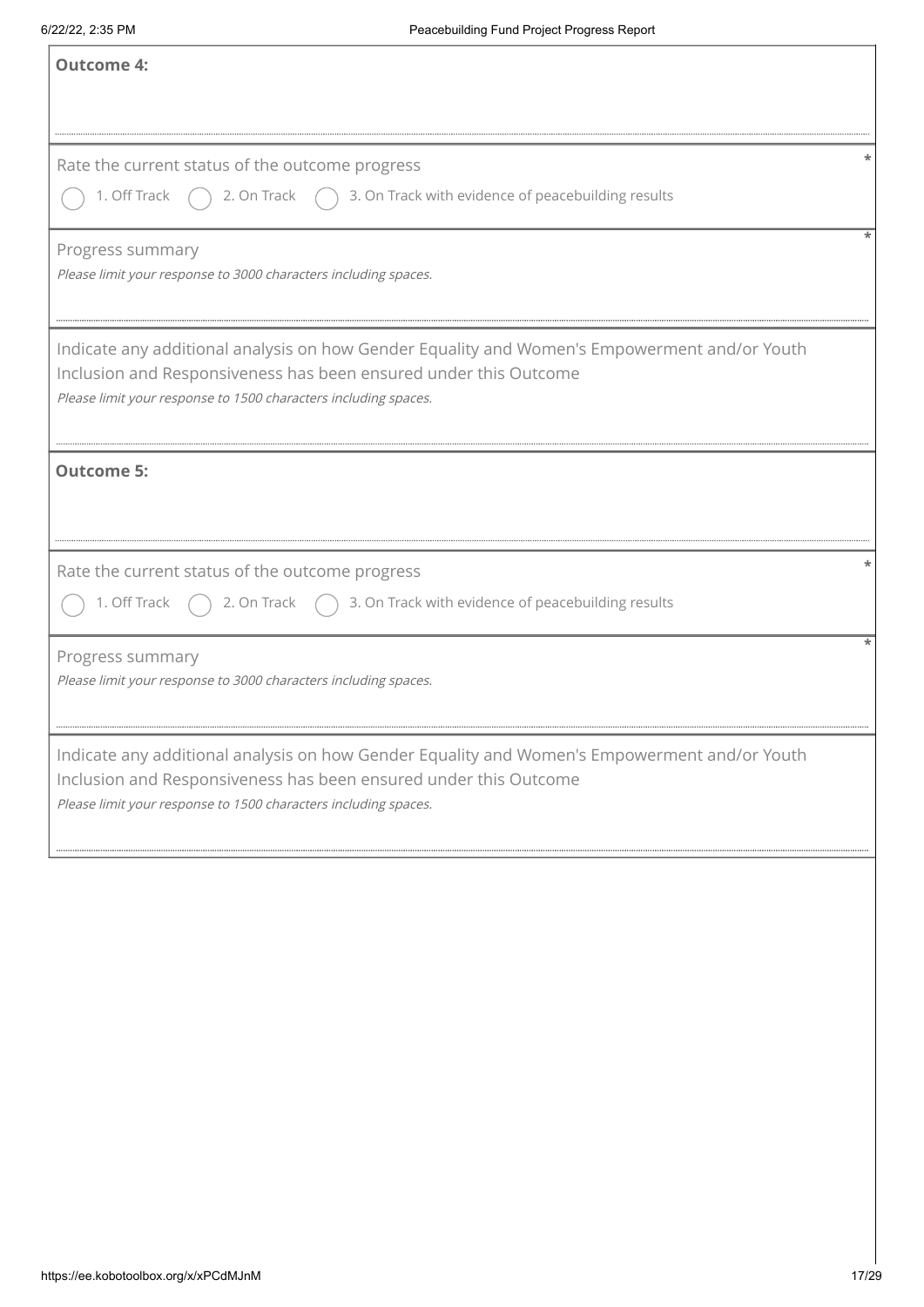| <b>Outcome 6:</b>                                                                                                                                                                                                                   |
|-------------------------------------------------------------------------------------------------------------------------------------------------------------------------------------------------------------------------------------|
|                                                                                                                                                                                                                                     |
| Rate the current status of the outcome progress<br>1. Off Track $\bigcap$ 2. On Track $\bigcap$ 3. On Track with evidence of peacebuilding results                                                                                  |
| Progress summary<br>Please limit your response to 3000 characters including spaces.                                                                                                                                                 |
| Indicate any additional analysis on how Gender Equality and Women's Empowerment and/or Youth<br>Inclusion and Responsiveness has been ensured under this Outcome<br>Please limit your response to 1500 characters including spaces. |
| <b>Outcome 7:</b>                                                                                                                                                                                                                   |
| Rate the current status of the outcome progress<br>2. On Track $\bigcap$ 3. On Track with evidence of peacebuilding results<br>1. Off Track                                                                                         |
| Progress summary<br>Please limit your response to 3000 characters including spaces.                                                                                                                                                 |
| Indicate any additional analysis on how Gender Equality and Women's Empowerment and/or Youth<br>Inclusion and Responsiveness has been ensured under this Outcome<br>Please limit your response to 1500 characters including spaces. |
|                                                                                                                                                                                                                                     |
|                                                                                                                                                                                                                                     |
|                                                                                                                                                                                                                                     |
|                                                                                                                                                                                                                                     |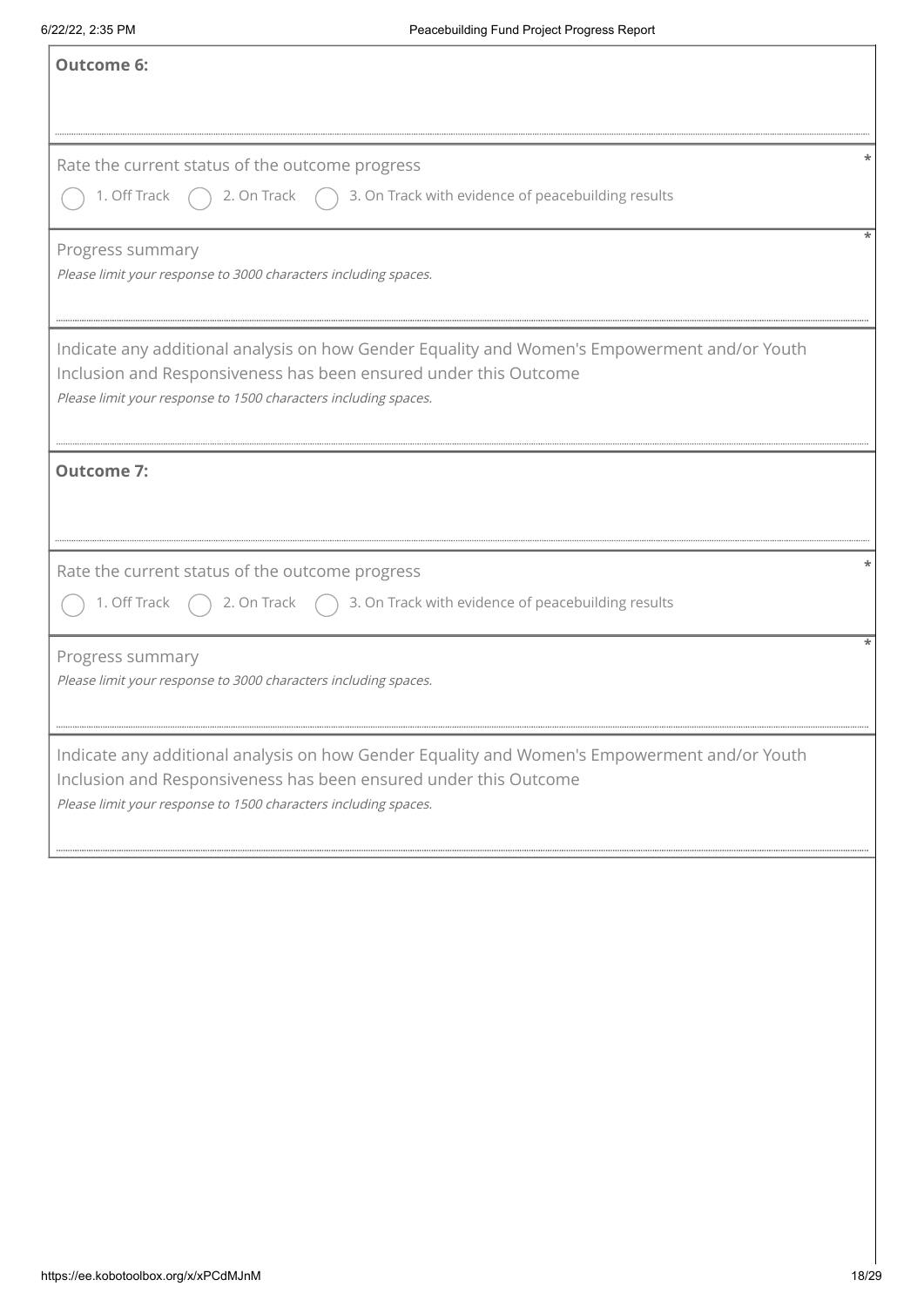T

- If an outcome has more than 3 indicators , select the 3 most relevant ones with most relevant progress to highlight.
- Where it has not been possible to collect data on indicators, state this and provide any explanation. Provide gender and age disaggregated data. (300 characters max per entry)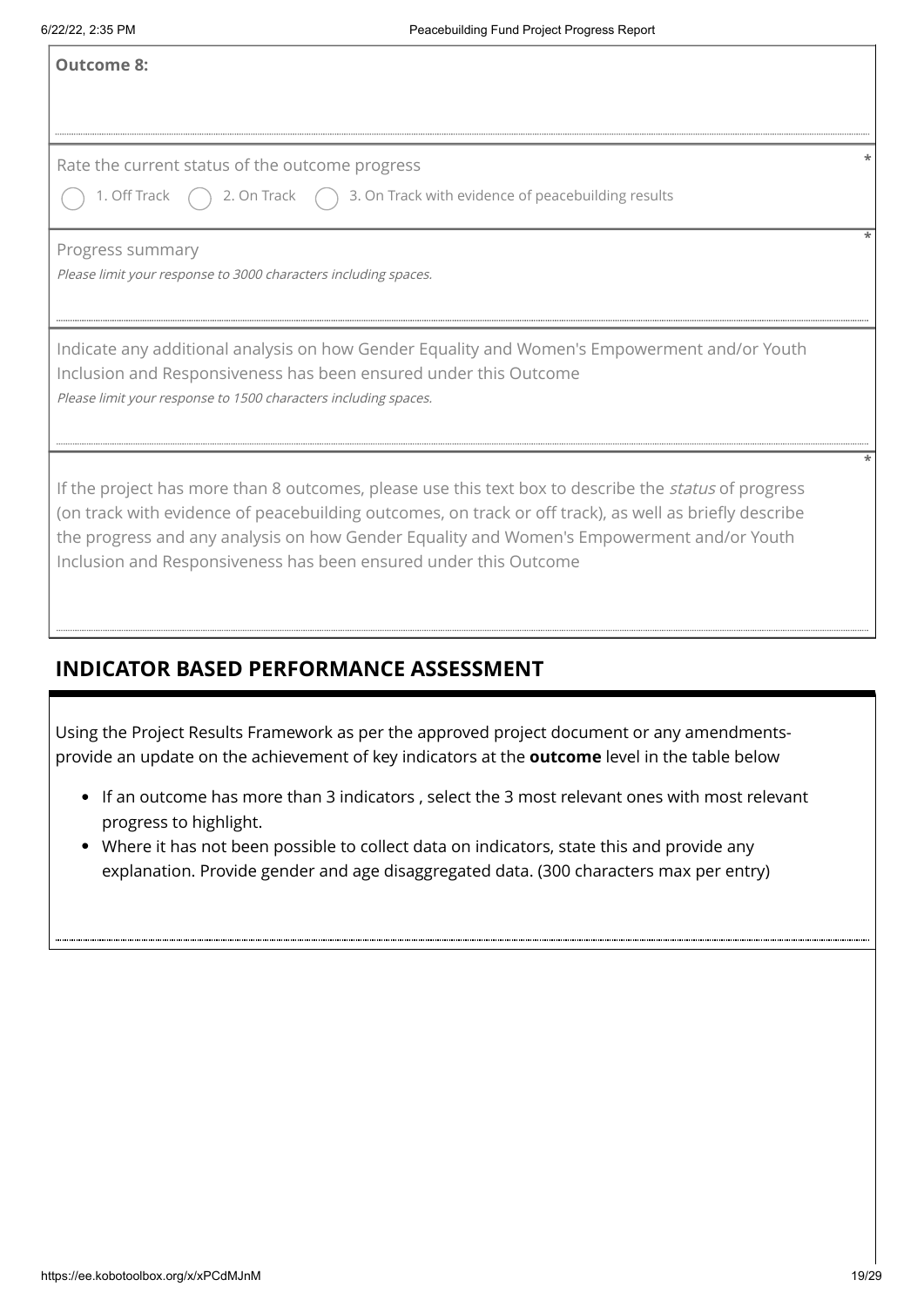### **» Outcome 1: Horizontal Trust – Inter-communal and inter-clan tensions surrounding water management are mitigated through collaborative efforts by young people in Marka district.**

| Outcom<br>e 1 | Perform<br>ance<br>Indicator<br>S                                                                                                   | Indicator<br><b>Baseline</b> | End of<br>Project<br>Indicator<br>Target | Indicator<br>Mileston<br>e | Current<br>Indicator<br>progress               | Reasons<br>for<br>Variance<br>/ Delay<br>(if any) |
|---------------|-------------------------------------------------------------------------------------------------------------------------------------|------------------------------|------------------------------------------|----------------------------|------------------------------------------------|---------------------------------------------------|
| 1.1           | % of target<br>community<br>respondents<br>who perceive<br>that inter-clan<br>tensions over<br>water<br>resources<br>have reduced.  | 28%                          | 38%                                      | N/A                        | Pending<br><b>Endline</b><br><b>Assessment</b> | N/A                                               |
| 1.2           | $%$ of<br>beneficiaries<br>reporting<br>collaboration<br>across clans<br>on water<br>resource<br>management                         | 27%                          | 37%                                      | N/A                        | Pending<br><b>Endline</b><br><b>Assessment</b> | N/A                                               |
| 1.3           | % of cost<br>invested by<br>community<br>contributions<br>to water<br>infrastructures<br>that benefit<br>all target<br>communities. | 0%                           | 10%                                      | N/A                        | Pending<br><b>Endline</b><br><b>Assessment</b> | N/A                                               |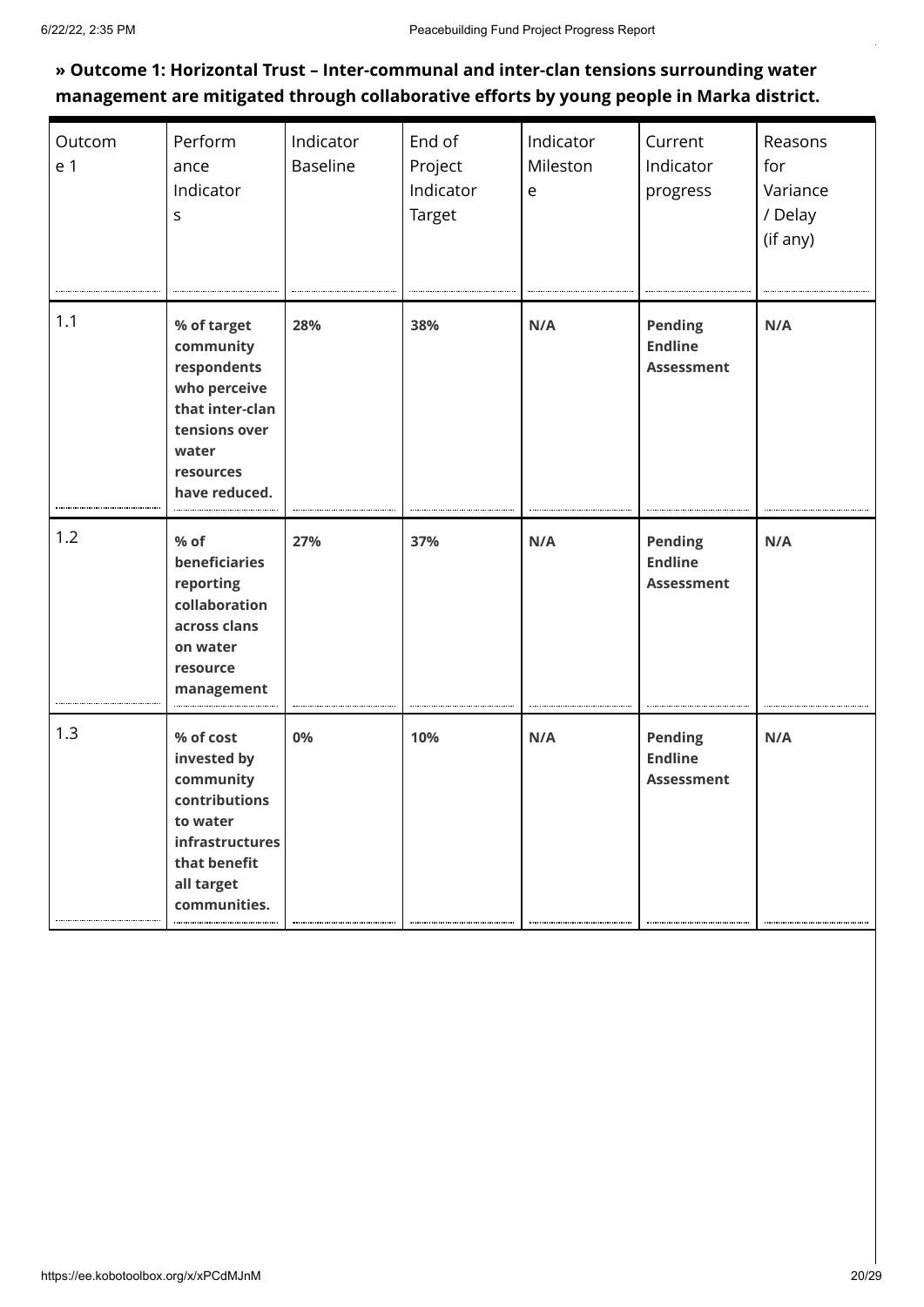### **» Outcome 2: Vertical Trust - Regulatory frameworks and institutions are strengthened by young people to ensure their effective role in sustaining fair and inclusive water resource management**

| Outcom<br>e <sub>2</sub> | Perform<br>ance<br>Indicator<br>$\sf S$                                                                                                      | Indicator<br><b>Baseline</b> | End of<br>Project<br>Indicator<br>Target | Indicator<br>Mileston<br>$\mathsf{e}$ | Current<br>Indicator<br>progress               | Reasons<br>for<br>Variance<br>/ Delay<br>(if any) |
|--------------------------|----------------------------------------------------------------------------------------------------------------------------------------------|------------------------------|------------------------------------------|---------------------------------------|------------------------------------------------|---------------------------------------------------|
| 2.1                      | % of<br>community<br>members<br>reporting<br>effective<br>management<br>of water<br>resources                                                | 32%                          | 42%                                      | N/A                                   | Pending<br><b>Endline</b><br><b>Assessment</b> | N/A                                               |
| 2.2                      | % of<br>community<br>members<br>reporting<br>participation<br>of young<br>people in<br>decision<br>making<br>regarding<br>water<br>resources | 37%                          | 47%                                      | N/A                                   | Pending<br><b>Endline</b><br><b>Assessment</b> | N/A                                               |
| 2.3                      |                                                                                                                                              |                              |                                          |                                       |                                                |                                                   |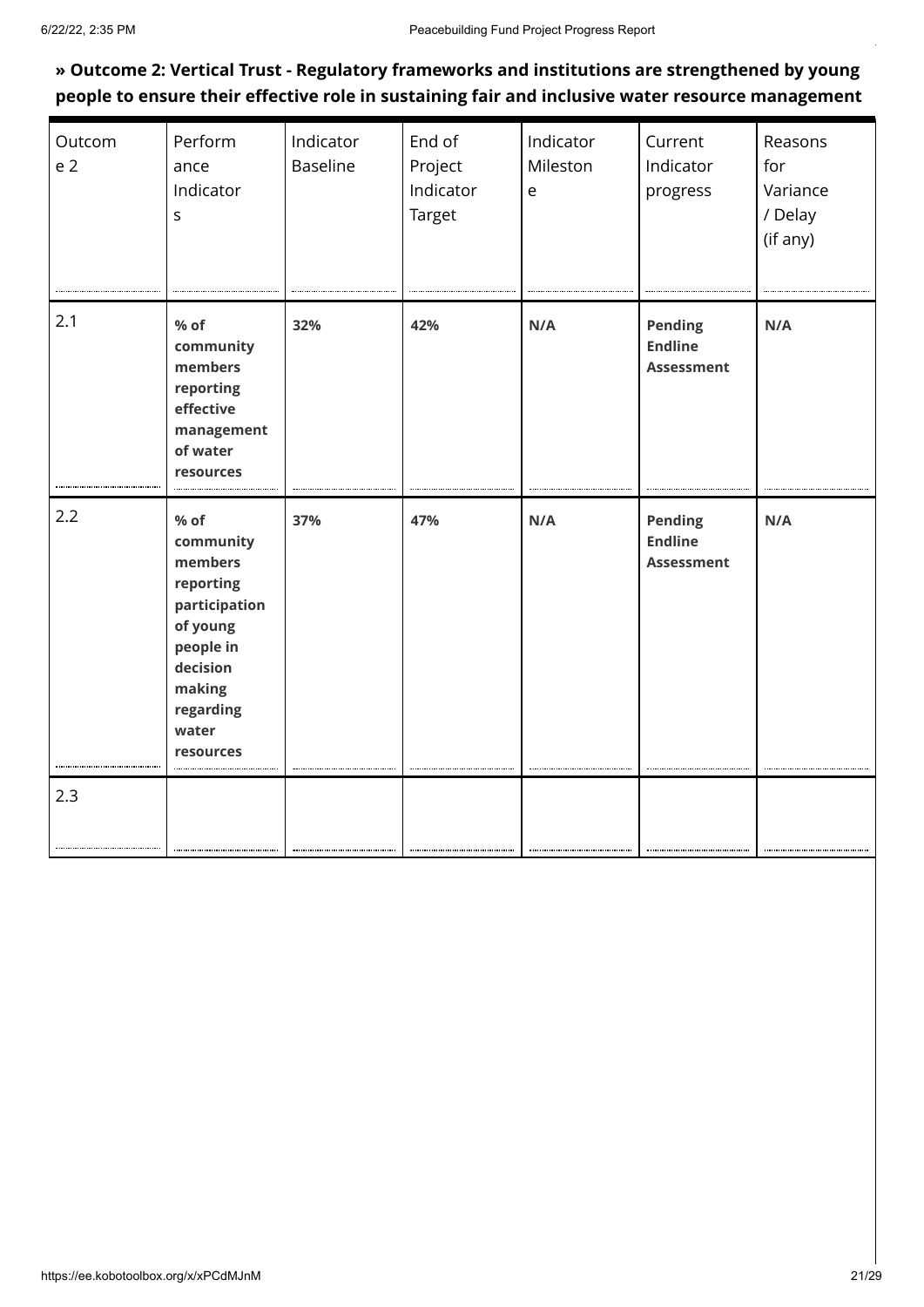#### **» Outcome 3:**

| Outcom<br>e 3 | Perform<br>ance<br>Indicator<br>S | Indicator<br>Baseline      | End of<br>Project<br>Indicator<br>Target | Indicator<br>Mileston<br>e     | Current<br>Indicator<br>progress          | Reasons<br>for<br>Variance<br>/ Delay<br>(if any) |
|---------------|-----------------------------------|----------------------------|------------------------------------------|--------------------------------|-------------------------------------------|---------------------------------------------------|
| 3.1           |                                   |                            |                                          |                                |                                           |                                                   |
| 3.2           |                                   |                            |                                          | ------------------------------ |                                           |                                                   |
| 3.3           |                                   |                            |                                          |                                |                                           |                                                   |
| » Outcome 4:  |                                   |                            |                                          |                                |                                           |                                                   |
| Outcom        | Perform                           | Indicator<br>$D = -1! + 1$ | End of<br>$D = 1 - 1$                    | Indicator<br>$A + I = -1$      | Current<br>المراجع للمراجع المراجع المراج | Reasons<br>$\mathcal{L}$ $\sim$ $\sim$            |

| Outcom | Perform   | Indicator | End of    | Indicator | Current   | Reasons  |
|--------|-----------|-----------|-----------|-----------|-----------|----------|
| e 4    | ance      | Baseline  | Project   | Mileston  | Indicator | for      |
|        | Indicator |           | Indicator | e         | progress  | Variance |
|        | S         |           | Target    |           |           | / Delay  |
|        |           |           |           |           |           | (if any) |
|        |           |           |           |           |           |          |
|        |           |           |           |           |           |          |
|        |           |           |           |           |           |          |
| 4.1    |           |           |           |           |           |          |
|        |           |           |           |           |           |          |
|        |           |           |           |           |           |          |
| 4.2    |           |           |           |           |           |          |
|        |           |           |           |           |           |          |
|        |           |           |           |           |           |          |
|        |           |           |           |           |           |          |
| 4.3    |           |           |           |           |           |          |
|        |           |           |           |           |           |          |
|        |           |           |           |           |           |          |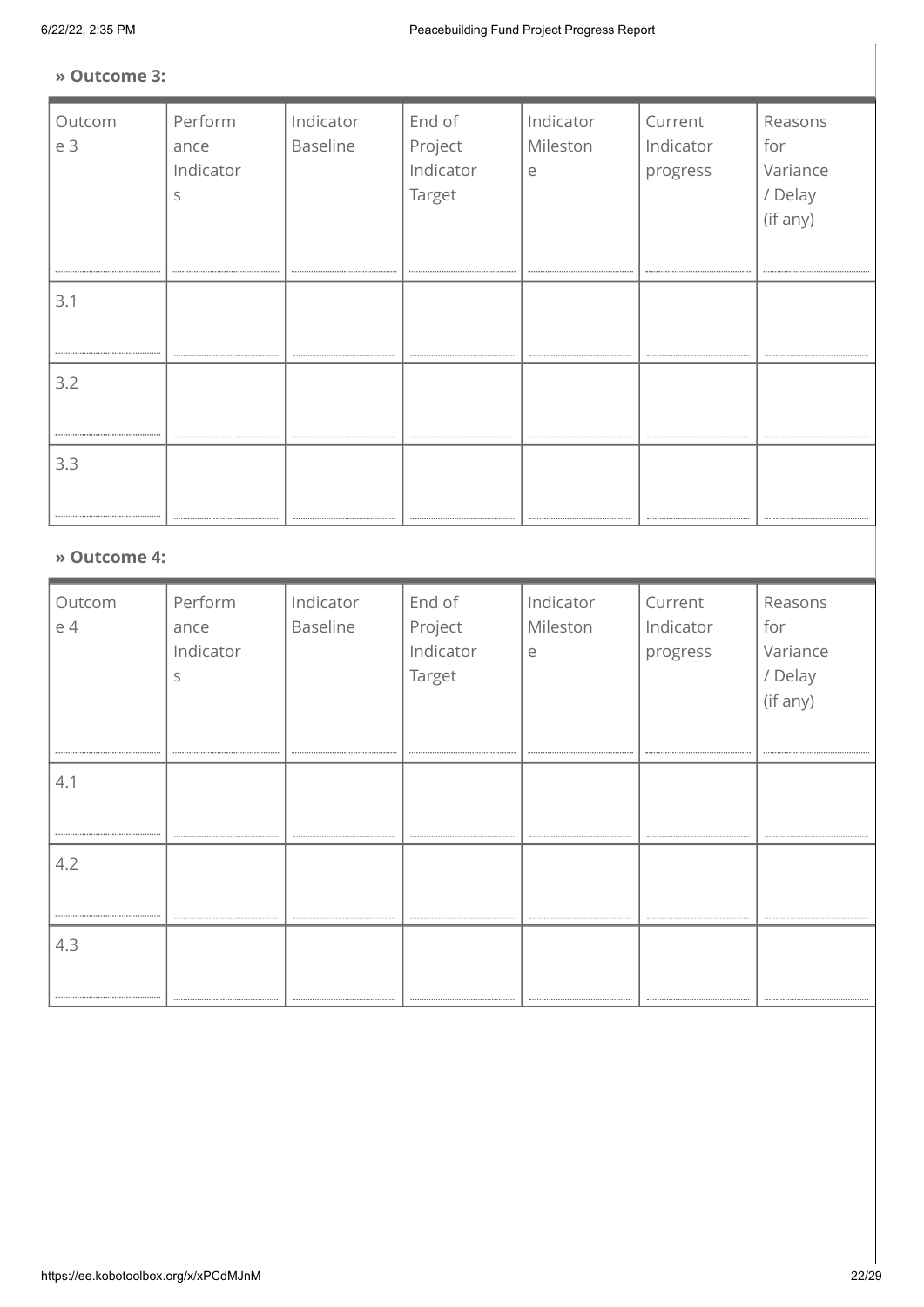#### **» Outcome 5:**

| Outcom<br>e 5        | Perform<br>ance<br>Indicator<br>S | Indicator<br>Baseline      | End of<br>Project<br>Indicator<br>Target | Indicator<br>Mileston<br>e            | Current<br>Indicator<br>progress          | Reasons<br>for<br>Variance<br>/ Delay<br>(if any) |
|----------------------|-----------------------------------|----------------------------|------------------------------------------|---------------------------------------|-------------------------------------------|---------------------------------------------------|
| 5.1                  |                                   |                            |                                          |                                       |                                           | ----------------------------------                |
| 5.2                  |                                   |                            |                                          |                                       |                                           |                                                   |
| 5.3                  |                                   |                            |                                          |                                       |                                           |                                                   |
| » Outcome 6:         |                                   |                            |                                          |                                       |                                           |                                                   |
| Outcom<br>$\sqrt{2}$ | Perform                           | Indicator<br>$D = -1! + 1$ | End of<br>$D = 1 - 1$                    | Indicator<br>$R = 4.11 + 1.41 + 1.41$ | Current<br>المراجع للمراجع المراجع المراج | Reasons<br>$\mathcal{L}$ $\sim$ $\sim$            |

| Outcom | Perform   | Indicator       | End of    | Indicator | Current   | Reasons  |
|--------|-----------|-----------------|-----------|-----------|-----------|----------|
| e 6    | ance      | <b>Baseline</b> | Project   | Mileston  | Indicator | for      |
|        | Indicator |                 | Indicator | e         | progress  | Variance |
|        | S         |                 | Target    |           |           | / Delay  |
|        |           |                 |           |           |           | (if any) |
|        |           |                 |           |           |           |          |
|        |           |                 |           |           |           |          |
|        |           |                 |           |           |           |          |
| 6.1    |           |                 |           |           |           |          |
|        |           |                 |           |           |           |          |
|        |           |                 |           |           |           |          |
| 6.2    |           |                 |           |           |           |          |
|        |           |                 |           |           |           |          |
|        |           |                 |           |           |           |          |
|        |           |                 |           |           |           |          |
| 6.3    |           |                 |           |           |           |          |
|        |           |                 |           |           |           |          |
|        |           |                 |           |           |           |          |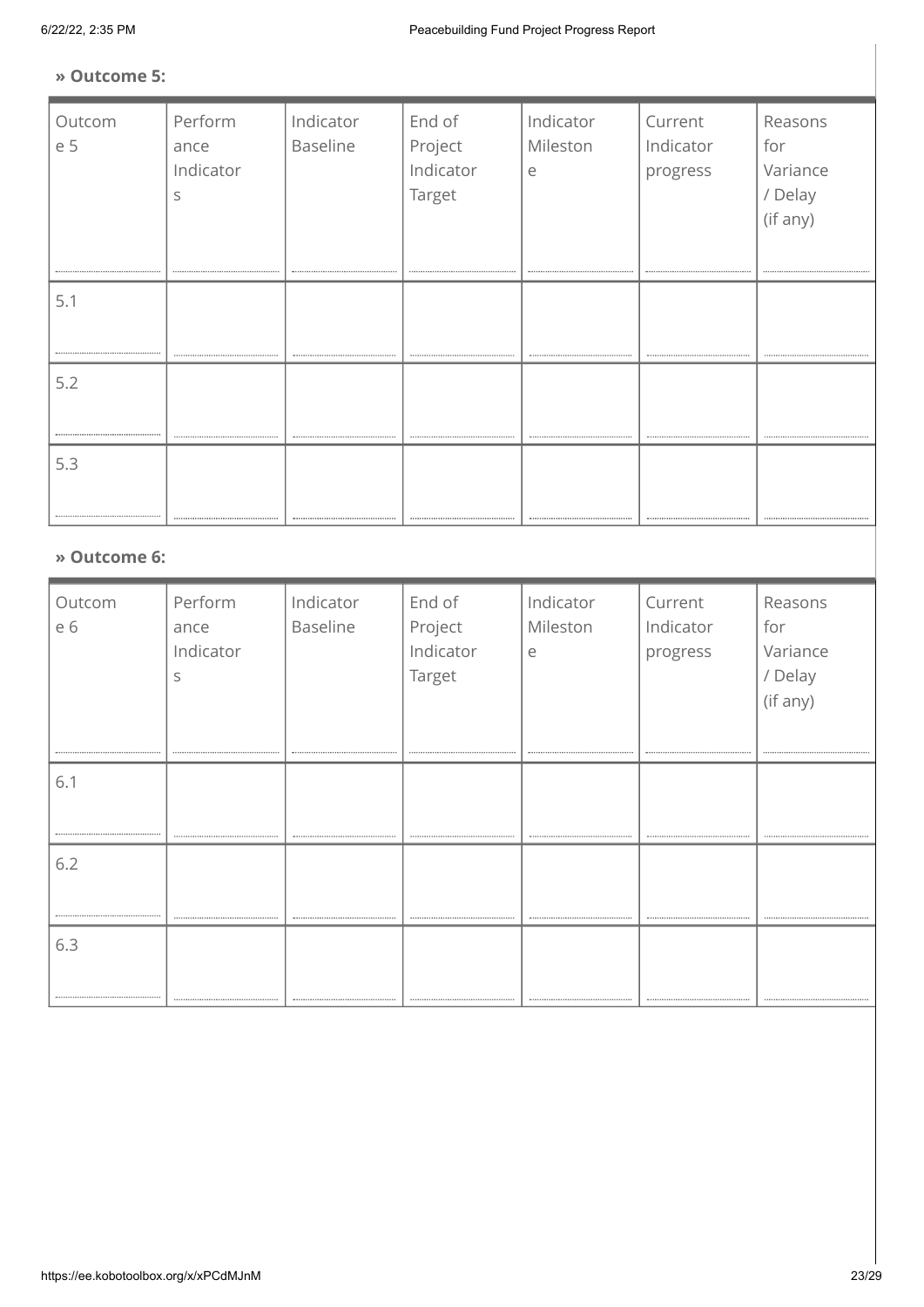### **» Outcome 7:**

| Outcom<br>e 7 | Perform<br>ance<br>Indicator<br>S | Indicator<br>Baseline | End of<br>Project<br>Indicator<br>Target | Indicator<br>Mileston<br>$\mathsf{e}% _{t}\left( t\right)$ | Current<br>Indicator<br>progress | Reasons<br>for<br>Variance<br>/ Delay<br>(if any) |
|---------------|-----------------------------------|-----------------------|------------------------------------------|------------------------------------------------------------|----------------------------------|---------------------------------------------------|
| 7.1           |                                   |                       |                                          |                                                            |                                  |                                                   |
| 7.2           |                                   |                       |                                          |                                                            |                                  |                                                   |
| 7.3           |                                   |                       |                                          |                                                            |                                  |                                                   |
| » Outcome 8:  |                                   |                       |                                          |                                                            |                                  |                                                   |
| Outcom        | Perform                           | Indicator             | End of                                   | Indicator                                                  | Current                          | Reasons                                           |

| Outcom                      | Perform   | Indicator                           | End of    | Indicator | Current                                | Reasons                           |
|-----------------------------|-----------|-------------------------------------|-----------|-----------|----------------------------------------|-----------------------------------|
| e 8                         | ance      | Baseline                            | Project   | Mileston  | Indicator                              | for                               |
|                             | Indicator |                                     | Indicator | e         | progress                               | Variance                          |
|                             | S         |                                     | Target    |           |                                        | / Delay                           |
|                             |           |                                     |           |           |                                        | (if any)                          |
|                             |           |                                     |           |           |                                        |                                   |
|                             |           |                                     |           |           |                                        | --------------------------------- |
| 8.1                         |           |                                     |           |           |                                        |                                   |
|                             |           |                                     |           |           |                                        |                                   |
|                             |           |                                     |           |           |                                        |                                   |
|                             |           |                                     |           |           |                                        |                                   |
| 8.2                         |           |                                     |           |           |                                        |                                   |
|                             |           |                                     |           |           |                                        |                                   |
|                             |           |                                     |           |           |                                        |                                   |
| 8.3                         |           |                                     |           |           |                                        |                                   |
|                             |           |                                     |           |           |                                        |                                   |
|                             |           | ----------------------------------- |           |           | -------------------------------------- |                                   |
| $\sim$ $\sim$ $\sim$ $\sim$ |           |                                     |           |           |                                        | *                                 |

If the project has more than 8 outcomes, use this space to describe progress on progress on indicators for the remaining outcomes

# **PART III: Cross-Cutting Issues**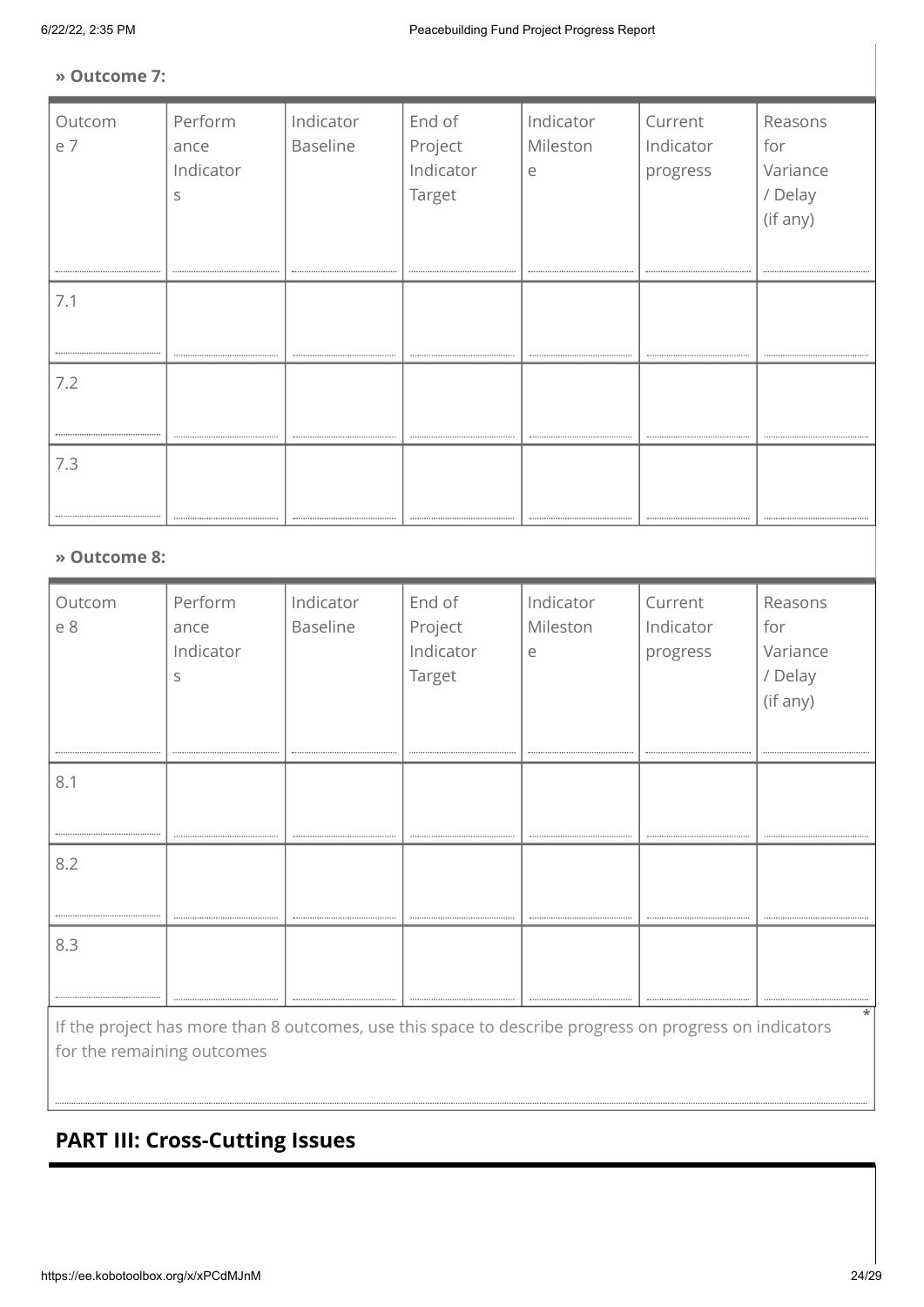Please indicate any significant project-related events anticipated in the next six months, i.e. national

dialogues, youth congresses, film screenings, etc.

Please limit your response to 3000 characters including spaces.

**Through regular communication with the Ministry of Youth and Sports during the first phase of the project, FAO has obtained more information concerning the ministry's strategic plan and significant events therein. FAO identified activities that will take place over the next six (6) months that could support the project's vertical trust-building aims (Outcome 2). These events include:**

**• World Youth Skills Day – July 15th 2022**

- **• International Youth Day August 12th 2022**
- **• Intergenerational Dialogue for youth day December 2022**
- **• Youth Art and Cultural Events for the Youth Event November to December 2022**

**The above events are currently not explicitly listed under Outcome 2 of the PIAP project. However, FAO would like to explore further how to support the Ministry of Youth and Sports to ensure that youth-associations and other project stakeholders in the Marka District are able to participate if they are not locally held, or that the events are organized within the Marka District community.**

In a few sentences, explain whether the project has had a positive *human impact*. May include anecdotal stories about the project's positive effect on the people's lives. Include direct quotes where possible or weblinks to strategic communications pieces.

This is an optional question. You may leave it unanswered if not relevant(2000 character limit) **The project is still in its initiation phase and will report on positive human impact later during implementation.**

You can also upload upto 3 files in various formats (picture files, powerpoint, pdf, video, etc..) to illustrate the human impact of the project **OPTIONAL**

### File 1

### **OPTIONAL**

Click here to upload file. (< 10MB)

File 2

### **OPTIONAL**

Click here to upload file. (< 10MB)

File 3

### **OPTIONAL**

Click here to upload file. (< 10MB)

You can also add upto 3 links to online resources which illustrate the human impact of the project **OPTIONAL**

**\***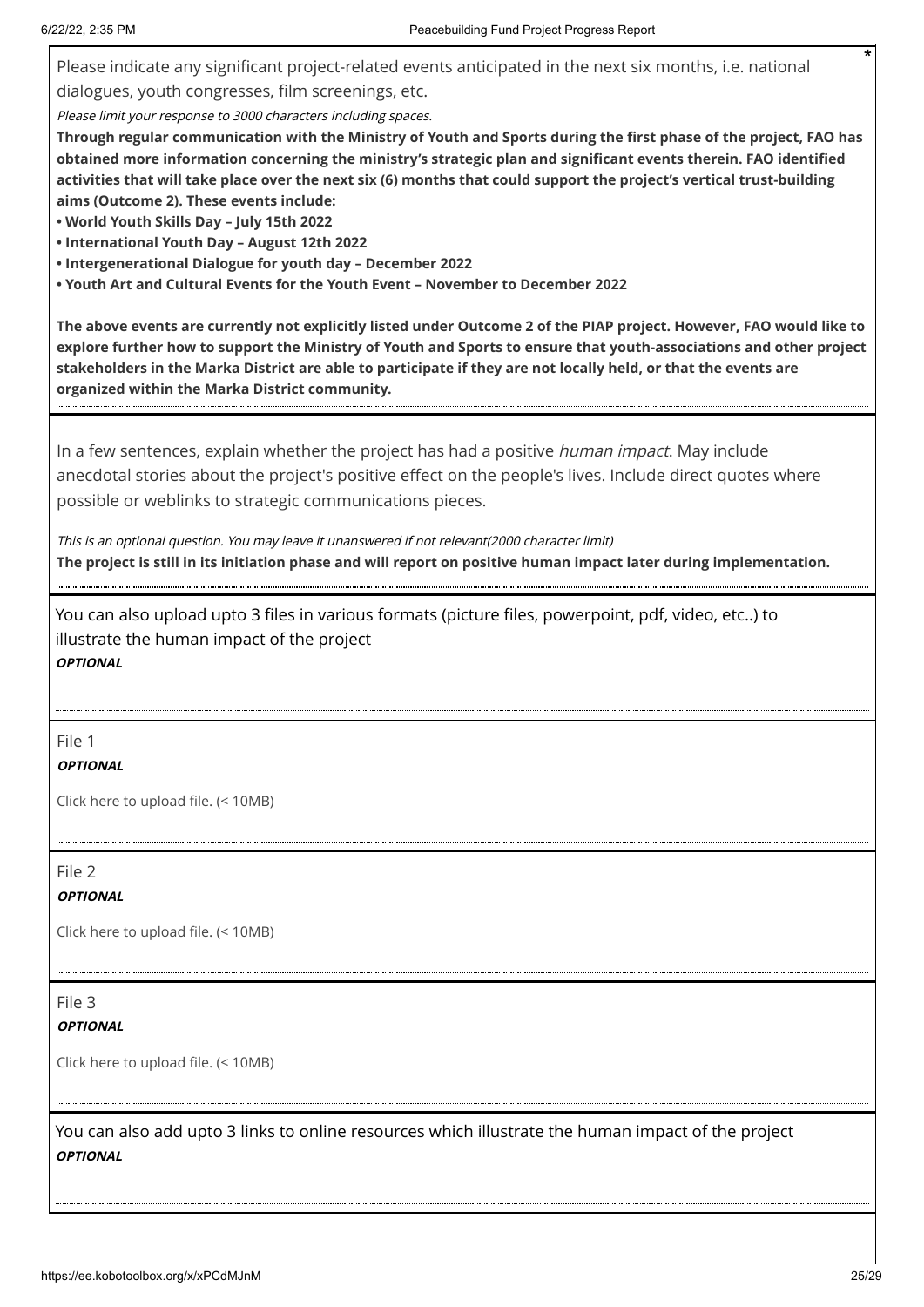$\mathbf{r}$ 

| Link 1<br><b>OPTIONAL</b> |  |  |
|---------------------------|--|--|
| Link 2<br><i>OPTIONAL</i> |  |  |
| Link 3<br><b>OPTIONAL</b> |  |  |

### **» Monitoring**

| Please list monitoring activities undertaken in the reporting period<br>Please limit your response to 1000 characters including spaces.<br>Baseline Assessment in Buufow and Shalanbod completed, including: | * |
|--------------------------------------------------------------------------------------------------------------------------------------------------------------------------------------------------------------|---|
| - Perception Survey (150 Households Surveyed)<br>- 3 Focus Group Discussions (FGD)<br>- 3 Key Informant Interviews (KII)<br>- Field Observations                                                             |   |
| The baseline assessment involved the following:                                                                                                                                                              |   |
| - Questionnaire Development<br>- Sampling<br>- Enumerator selection and training<br>- Survey piloting<br>- Data collection and data entry<br>- Data analysis and reporting                                   |   |
| Do outcome indicators have baselines?<br>If only some of the outcome indicators have baselines, select 'yes'<br>yes<br>no                                                                                    |   |
| Please provide a brief description<br>Please limit your response to 3000 characters including spaces.<br>Baseline indicators informed by the finalized baseline assessment shared in tandem with this report | * |
| Has the project launched perception surveys or other community-based data collection?<br>yes<br>no                                                                                                           |   |
| Please provide a brief description<br>Please limit your response to 3000 characters including spaces.<br>Community-based data collection occurred under the baseline assessment preparation (Annex 1)        | * |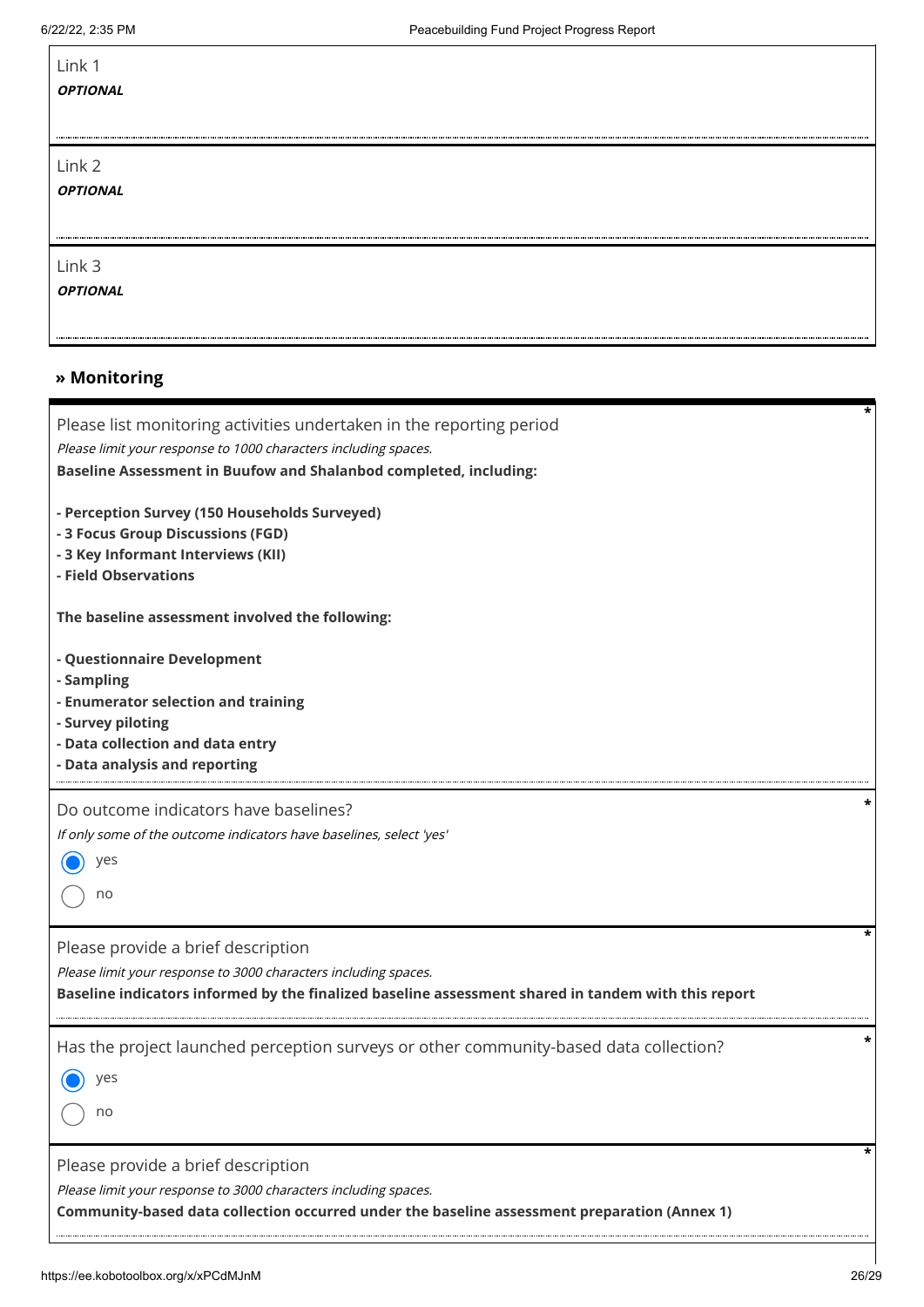### **» Evaluation**

| Has an evaluation been conducted during the reporting period?                |  |
|------------------------------------------------------------------------------|--|
| ves                                                                          |  |
| no                                                                           |  |
| Evaluation budget (in USD):                                                  |  |
| 40000                                                                        |  |
| If project will end in next six months, describe the evaluation preparations |  |
| Please limit your response to 3000 characters including spaces.<br>N/A       |  |

### **» Catalytic Effect**

| Catalytic Effect (financial): Has the project led to additional funding from other sources?                                                   |  |  |
|-----------------------------------------------------------------------------------------------------------------------------------------------|--|--|
| $\bigcirc$ yes                                                                                                                                |  |  |
| $\odot$ no                                                                                                                                    |  |  |
| If yes, how many additional grants or donors has the project leveraged?                                                                       |  |  |
| Catalytic Effect (non-financial): Has the project enabled or created a larger or longer-term<br>peacebuilding change to occur?                |  |  |
| $\bigcap$ No catalytic effect                                                                                                                 |  |  |
| $\bigcap$ Some catalytic effect                                                                                                               |  |  |
| Significant catalytic effect                                                                                                                  |  |  |
| Very Significant catalytic effect<br>$\left(\begin{array}{c}1\end{array}\right)$                                                              |  |  |
| Don't Know                                                                                                                                    |  |  |
| ◯ Too early to tell                                                                                                                           |  |  |
| Please describe how the project has had a (non-financial) catalytic effect<br>Please limit your response to 3000 characters including spaces. |  |  |
| <b>PART IV: COVID-19</b>                                                                                                                      |  |  |
|                                                                                                                                               |  |  |
|                                                                                                                                               |  |  |
|                                                                                                                                               |  |  |

# **PART IV: COVID-19**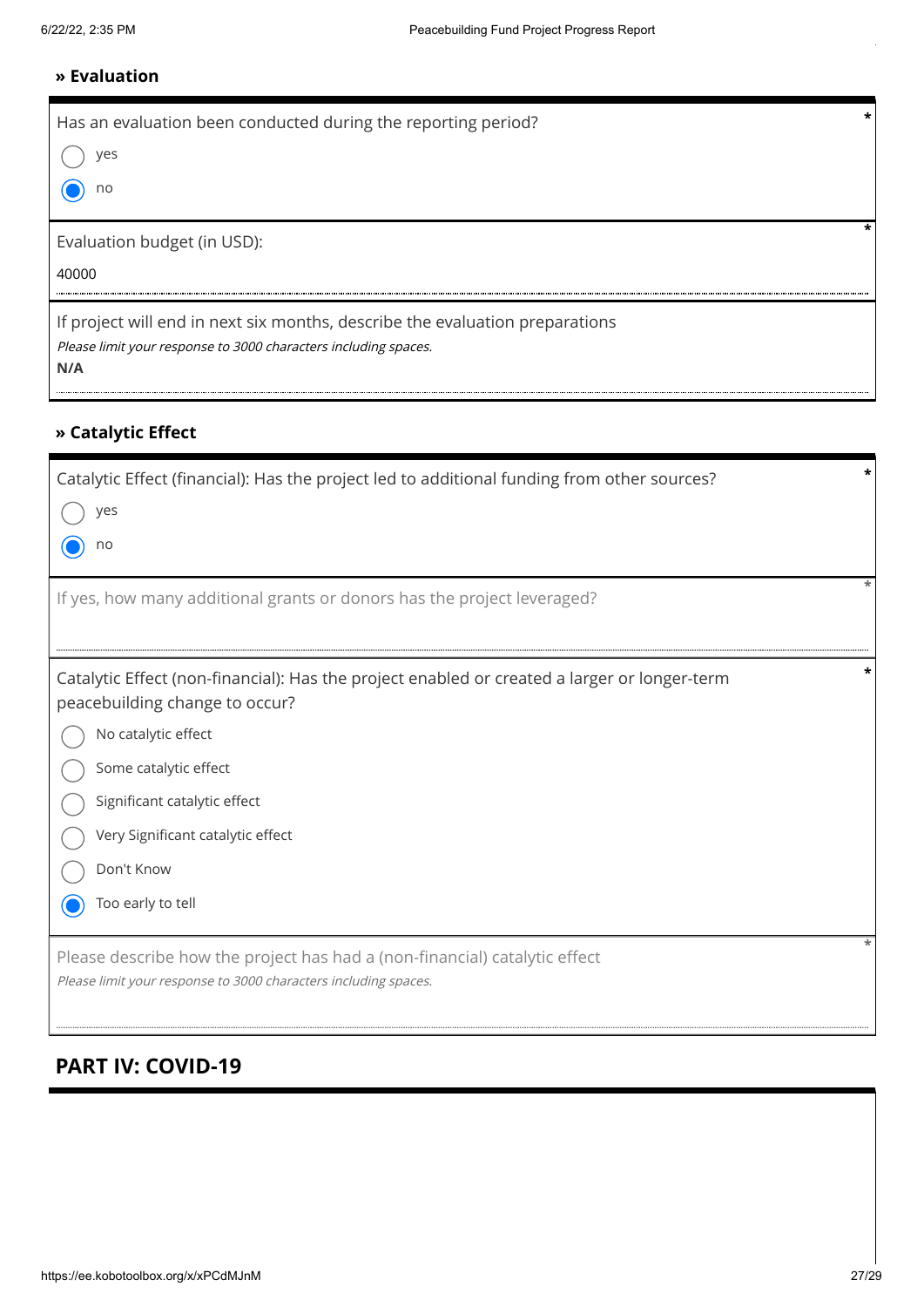| Please respond to these questions if the project underwent any monetary or non-monetary<br>adjustments due to the COVID-19 pandemic.<br>This section is optional. You can leave it blank if not relevant                                                                                                                |
|-------------------------------------------------------------------------------------------------------------------------------------------------------------------------------------------------------------------------------------------------------------------------------------------------------------------------|
| Monetary adjustments:                                                                                                                                                                                                                                                                                                   |
| Please indicate the total amount in USD of adjustments due to COVID-19:                                                                                                                                                                                                                                                 |
| Non-monetary adjustments: Please indicate any adjustments to the project which did not have any<br>financial implications:<br>Please limit your response to 3000 characters including spaces.                                                                                                                           |
| Please select all categories which describe the adjustments made to the project (and include details in<br>general sections of this report):                                                                                                                                                                            |
| Reinforce crisis management capacities and communications                                                                                                                                                                                                                                                               |
| Ensure inclusive and equitable response and recovery                                                                                                                                                                                                                                                                    |
| Strengthen inter-community social cohesion and border management                                                                                                                                                                                                                                                        |
| Counter hate speech and stigmatization and address trauma                                                                                                                                                                                                                                                               |
| Support the SG's call for a global ceasefire                                                                                                                                                                                                                                                                            |
| None                                                                                                                                                                                                                                                                                                                    |
| Other (please describe):                                                                                                                                                                                                                                                                                                |
| Other, Please describe                                                                                                                                                                                                                                                                                                  |
| If relevant, please share a COVID-19 success story of this project (i.e. how adjustments of this project<br>made a difference and contributed to a positive response to the pandemic/prevented tensions or<br>violence related to the pandemic etc.)<br>Please limit your response to 3000 characters including spaces. |